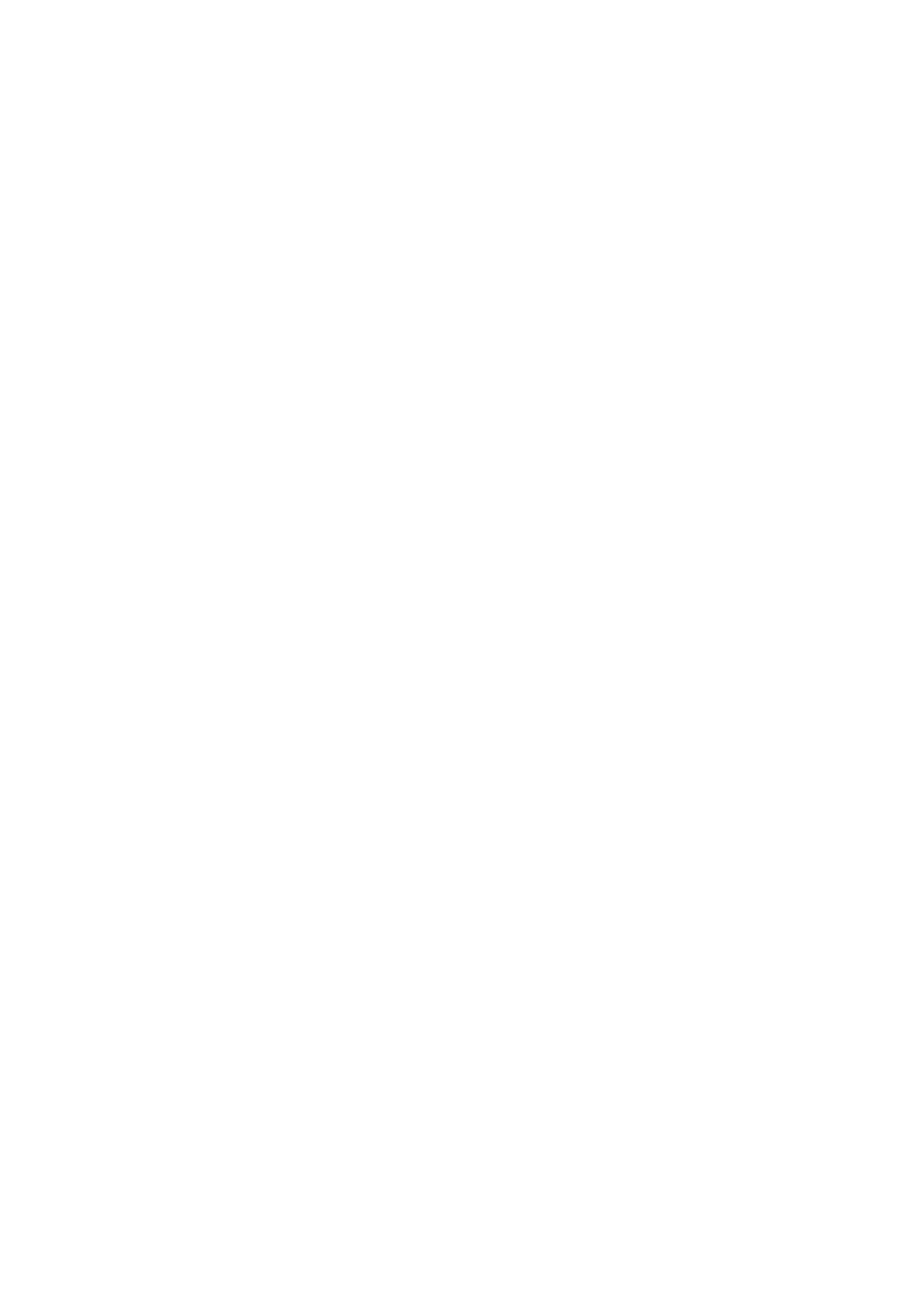

# House of Commons Public Administration and Constitutional Affairs **Committee**

# **The Strathclyde Review: Statutory Instruments and the power of the House of Lords**

## **Eighth Report of Session 2015–16**

*Report, together with formal minutes relating to the report* 

*Ordered by the House of Commons to be printed 10 May 2016*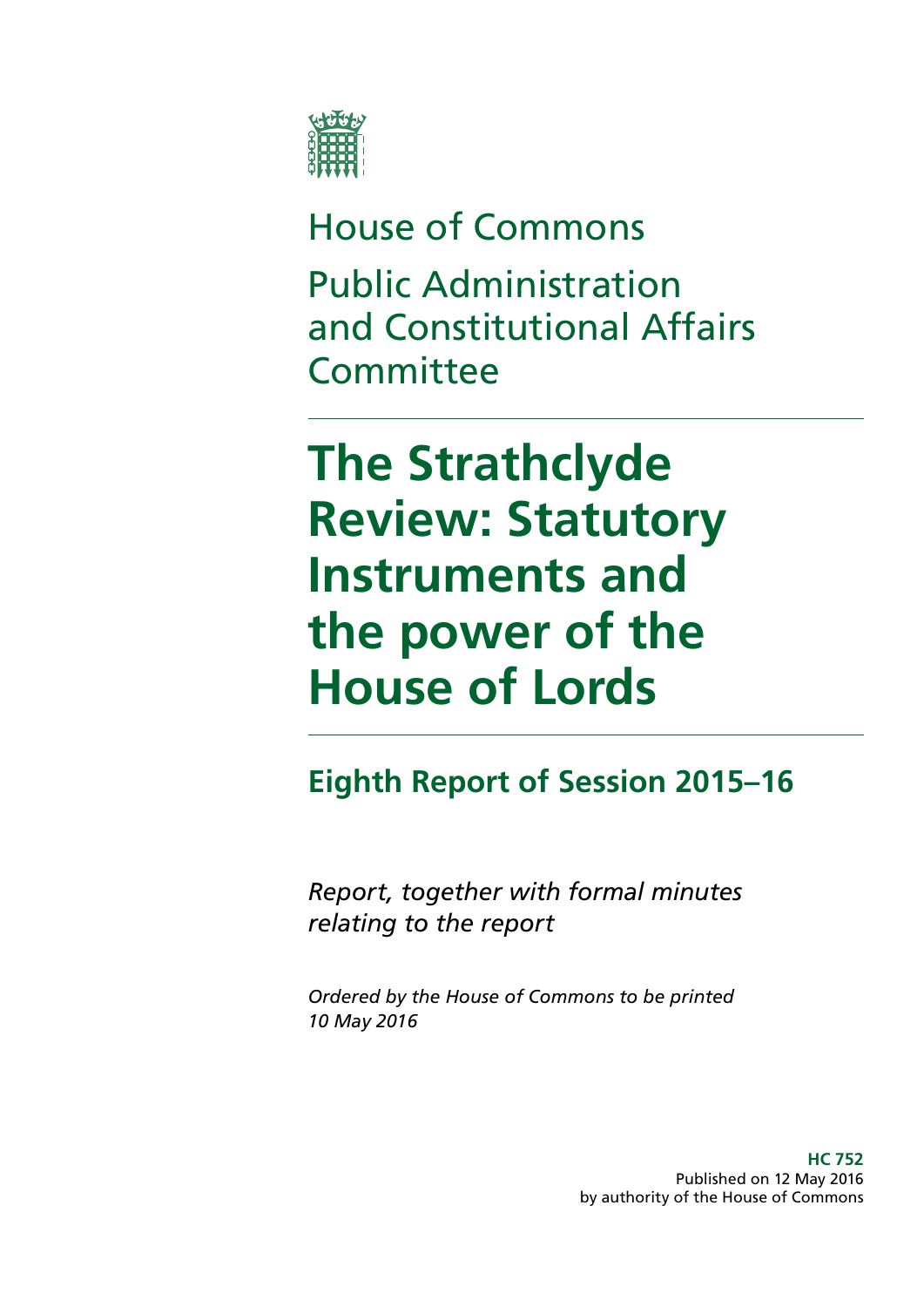### **The Public Administration and Constitutional Affairs Committee**

The Public Administration and Constitutional Affairs Committee is appointed by the House of Commons to examine the reports of the Parliamentary Commissioner for Administration and the Health Service Commissioner for England, which are laid before this House, and matters in connection therewith; to consider matters relating to the quality and standards of administration provided by civil service departments, and other matters relating to the civil service; and to consider constitutional affairs.

#### **Current membership**

[Mr Bernard Jenkin MP](http://www.parliament.uk/biographies/commons/mr-bernard-jenkin/40) (*Conservative, Harwich and North Essex*) (Chair) [Ronnie Cowan MP](http://www.parliament.uk/biographies/commons/ronnie-cowan/4465) (*Scottish National Party, Inverclyde*) [Oliver Dowden MP](http://www.parliament.uk/biographies/commons/oliver-dowden/4441) (*Conservative, Hertsmere*) [Paul Flynn MP](http://www.parliament.uk/biographies/commons/paul-flynn/545) (*Labour, Newport West*) [Rt Hon Cheryl Gillan MP](http://www.parliament.uk/biographies/commons/mrs-cheryl-gillan/18) (*Conservative, Chesham and Amersham*) [Kate Hoey MP](http://www.parliament.uk/biographies/commons/kate-hoey/210) (*Labour, Vauxhall*) [Kelvin Hopkins MP](http://www.parliament.uk/biographies/commons/kelvin-hopkins/2) (*Labour, Luton North*) [Rt Hon David Jones MP](http://www.parliament.uk/biographies/commons/mr-david-jones/1502) (*Conservative, Clwyd West*) [Gerald Jones MP](http://www.parliament.uk/biographies/commons/gerald-jones/4501) *(Labour, Merthyr Tydfil and Rhymney*) [Tom Tugendhat MP](http://www.parliament.uk/biographies/commons/tom-tugendhat/4462) (*Conservative, Tonbridge and Malling*) [Mr Andrew Turner MP](http://www.parliament.uk/biographies/commons/mr-andrew-turner/1426) (*Conservative, Isle of Wight*)

#### **Powers**

The Committee is one of the departmental select committees. Its powers are set out in House of Commons Standing Orders, principally in SO No 146. These are available on the internet via [www.parliament.uk.](www.parliament.uk)

#### **Publication**

Committee reports are published on the Committee's website at <www.parliament.uk/pacac>and in print by Order of the House.

Evidence relating to this report is published on the [inquiry publications page](http://www.parliament.uk/business/committees/committees-a-z/commons-select/public-administration-and-constitutional-affairs-committee/inquiries/parliament-2015/inquiry1/publications/) of the Committee's website.

#### **Committee staff**

The current staff of the Committee are: Dr Rebecca Davies (Clerk), Ms Rhiannon Hollis (Clerk), James Harrison (Second Clerk), Dr Adam Evans (Committee Specialist), Dr Henry Midgley (Committee Specialist), Ms Penny McLean (Committee Specialist), Rebecca Usden (Committee Specialist), Ana Ferreira (Senior Committee Assistant), Iwona Hankin (Committee Assistant), and Mr Alex Paterson (Media Officer).

#### **Contacts**

All correspondence should be addressed to the Clerk of the Public Administration and Constitutional Affairs Committee, House of ommons, London SW1A 0AA. The telephone number for general enquiries is 020 7219 3268, the Committee's email address is [pacac@parliament.uk.](mailto:pacac%40parliament.uk?subject=)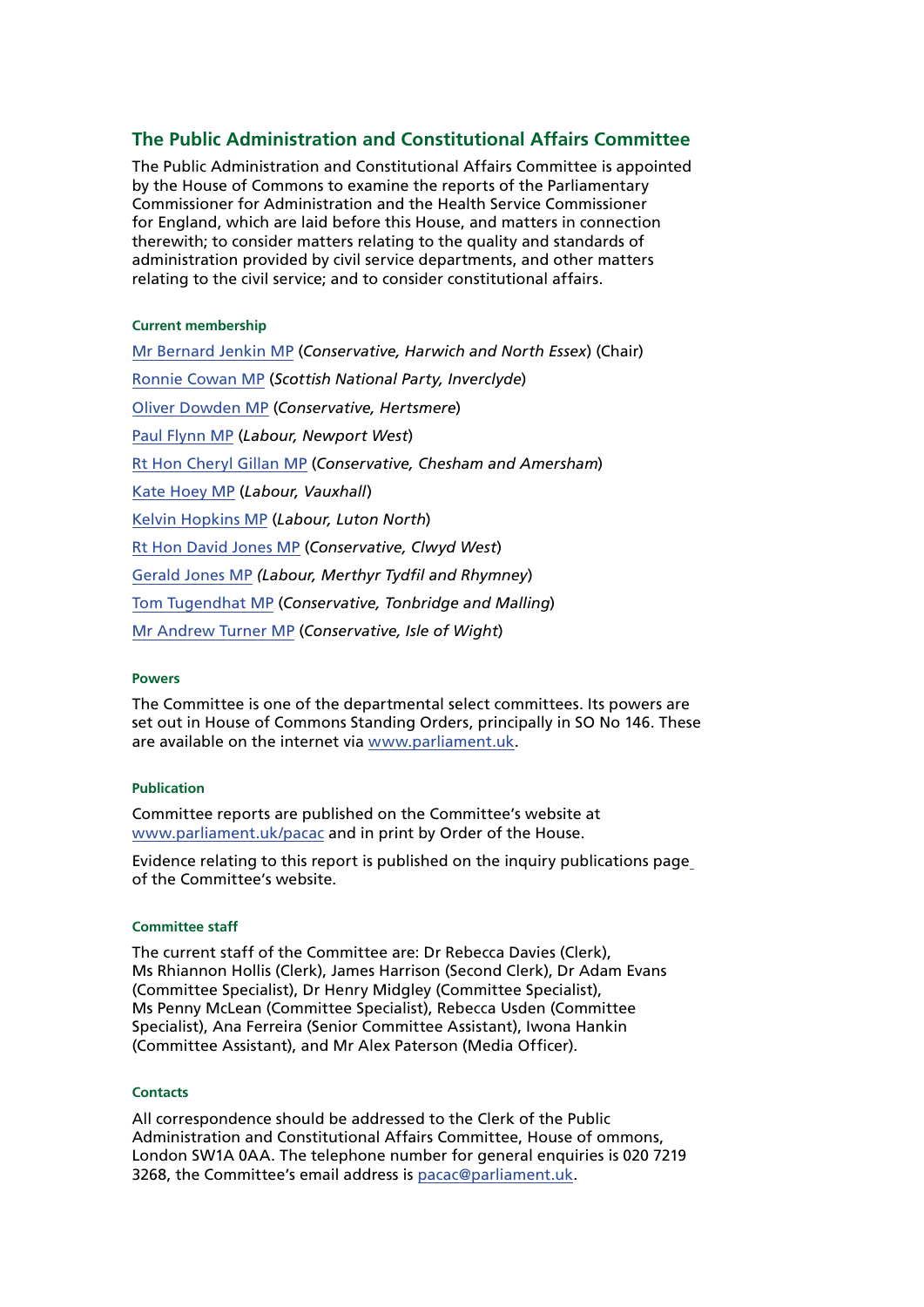## **Contents**

| 1                     | <b>Introduction</b>                                                                                        | 3              |
|-----------------------|------------------------------------------------------------------------------------------------------------|----------------|
| $\overline{2}$        | Context: Statutory Instruments and the debate about the role of the<br><b>House of Lords</b>               | 5              |
|                       | Statutory Instruments: a brief introduction                                                                | 5              |
|                       |                                                                                                            |                |
|                       | The House of Lords and Statutory Instruments                                                               | 6              |
|                       | Convention, what convention?                                                                               | $\overline{7}$ |
|                       | The Joint Committee on Conventions and the question of the House of Lords<br>role in secondary legislation | 8              |
|                       | The House of Lords' Tax Credits vote                                                                       | 10             |
| 3                     | <b>The Strathclyde Review</b>                                                                              | 12             |
|                       | Option One                                                                                                 | 12             |
|                       | Option Two                                                                                                 | 13             |
|                       | <b>Option Three</b>                                                                                        | 14             |
| 4                     | <b>Conclusion</b>                                                                                          | 18             |
|                       | <b>Conclusions and recommendations</b>                                                                     | 19             |
| <b>Formal Minutes</b> |                                                                                                            |                |
|                       | <b>Witnesses</b>                                                                                           | 23             |
|                       | List of Reports from the Committee during the current Parliament                                           | 24             |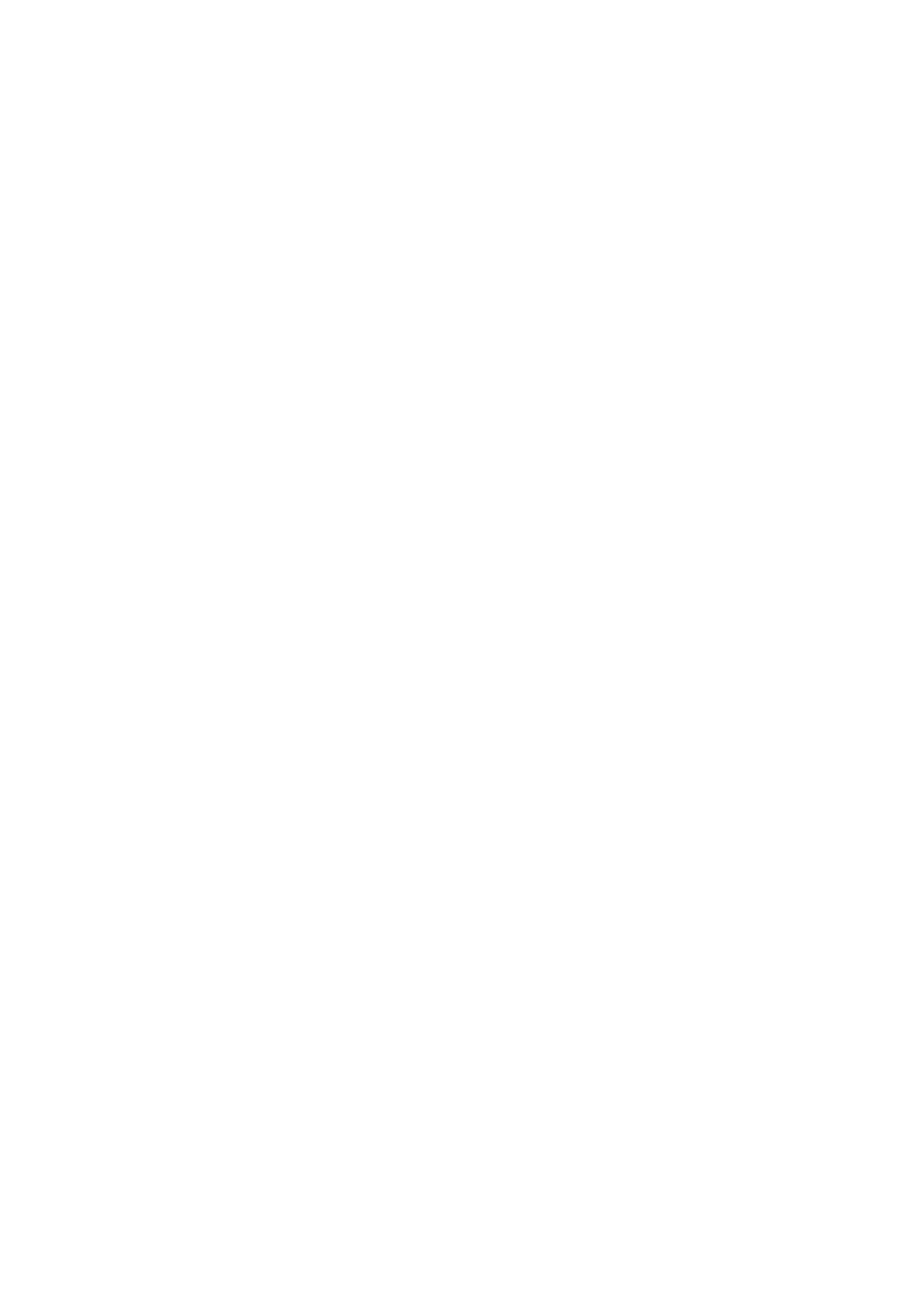## <span id="page-6-0"></span>**1** Introduction

1. On 26 October 2015, the House of Lords was asked to approve the [Tax Credits](http://www.legislation.gov.uk/ukdsi/2015/9780111138946) [\(Income Thresholds and Determination of Rates\) \(Amendment\) Regulations 2015](http://www.legislation.gov.uk/ukdsi/2015/9780111138946)**.** This regulation would have made cuts in tax credits as part of the Chancellor's plan, outlined in the [2015 budget,](http://www.bbc.co.uk/news/business-33429390) to reduce the welfare budget by £12bn. While [the House of Lords](http://www.publications.parliament.uk/pa/ld201516/minutes/151027/ldordpap.htm#minproc) rejected a fatal amendment tabled by Baroness Manzoor, by a margin of 99 votes to 310, Peers did endorse amendments tabled by Baronesses Meacher and Hollis (by margins of 307-277 votes and 289-272 votes respectively), which would have suspended consideration of the regulations until the Government either published a response to the Institute of Fiscal Studies' (IFS) analysis of the regulations, or provided a scheme for a (renewable) three year transitional period.

2. In response to this vote, [the Government immediately argued](http://www.theguardian.com/money/2015/oct/26/tax-credit-cuts-halted-as-lords-vote-to-protect-low-income-earners) that Peers had breached constitutional convention and had challenged the supremacy of the House of Commons on financial matters (MPs had previously voted to approve the regulations<sup>1</sup>). On 4 November, the Government announced that the Rt Hon Lord Strathclyde, a former Leader of the House of Lords, would lead this review.<sup>2</sup> In a Written <u>Ministerial Statement</u><sup>3</sup> the Minister for Constitutional Reform, John Penrose MP, stated that:

By long-standing convention the House of Lords does not seek to challenge the primacy of the elected House on spending and taxation. It also does not reject statutory instruments, save in exceptional circumstances. Until last month, only five statutory instruments had been rejected by the House of Lords since World War II, none of which related only to a matter of public spending and taxation. The purpose of the review is to examine how to protect the ability of elected Governments to secure their business in Parliament in light of the operation of these conventions.

The review will consider in particular how to secure the decisive role of the elected House of Commons in relation to its primacy on financial matters, and secondary legislation.<sup>4</sup>

The review was tasked with reporting by the end of 2015, and was published in December that year.<sup>5</sup> It outlined three potential options for reform:

- i) To remove the House of Lords from statutory instruments procedures altogether;
- ii) To retain the present role of the House of Lords in relation to statutory instruments, but for that House, in a resolution, to set out and recognise, in a more precise way, the restrictions on how its powers to deny approval or to annul should be exercised<sup>6</sup>; and

<sup>1</sup> MPs voted to approve the Tax Credits (Income Thresholds and Determination of Rates) ([Amendment\)](http://www.parliament.uk/business/news/2015/september/commons-debate-statutory-instrument-on-tax-credits/) Regulations 2015 on 15 September 2015, by 325 to 290.(HC Deb 15 September 2015 [cc.964-994](https://hansard.parliament.uk/commons/2015-09-15/debates/15091543000002/TaxCredits)).

<sup>2</sup> Sir Michael Pownall, a former Clerk of the Parliaments; Jacqy Sharp, a former senior Clerk in the House of Commons; and Sir Stephen Laws, a former First Parliamentary Counsel were also part of the Review.

<sup>3</sup> Strathclyde Review: Written statement - HCWS292 4 November 2015.

<sup>4</sup> Strathclyde Review: Written statement [- HCWS292,](http://www.parliament.uk/business/publications/written-questions-answers-statements/written-statement/Commons/2015-11-04/HCWS292/) 4 November 2015.

<sup>5</sup> HM Government, [Strathclyde Review: Secondary Legislation and the primacy of the House of Commons](https://www.gov.uk/government/uploads/system/uploads/attachment_data/file/486790/53088_Cm_9177_Web_Accessible.pdf), Cm 9177, December 2015.

<sup>6</sup> HM Government, Strathclyde Review : Secondary Legislation and the primacy of the House of Commons, December 2015, [Cm 9177](https://www.gov.uk/government/uploads/system/uploads/attachment_data/file/486791/53088_Cm_9177_PRINT.pdf), p.17.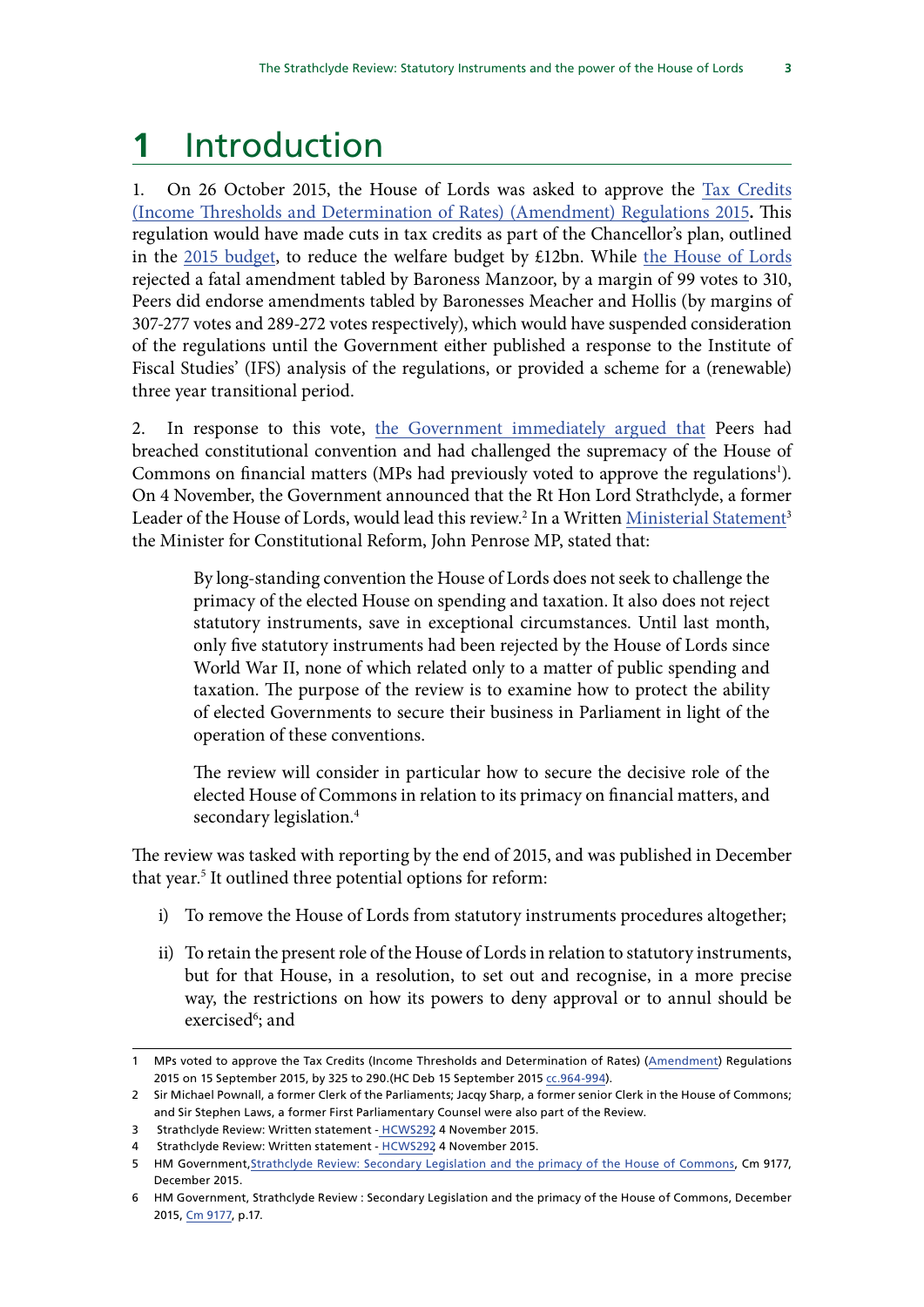iii) To create a new procedure, underpinned by statute, whereby House of Lords defeats of statutory instruments could be overruled by the House of Commons. Or, as Lord Strathclyde's review put it, "to provide the Lords with a new means for asking the House of Commons to think again with regards to secondary legislation".<sup>7</sup>

Lord Strathclyde's review recommended Option 3 be taken forward by the Government.

3. On 19 January 2016, PACAC held a one off evidence session on the Strathclyde Review, taking evidence from the Rt Hon Lord Strathclyde and Professor Meg Russell from the Constitution Unit at UCL. This session focused on the debate surrounding the constitutional propriety of the House of Lords votes on the Tax Credits Regulations, and whether these votes constituted a constitutional crisis. This session also examined the Strathclyde Review's recommendations and on the potential implications of the options for reform. We thank Lord Strathclyde and Professor Russell for their evidence.

4. In this report, PACAC examines the Strathclyde Review's proposals and whether such a review was a necessary and appropriate response to the House of Lords votes on 26 October 2015. This report begins with a brief explanation of statutory instruments (SIs) and of the role Parliament, and in particular the House of Lords, plays in scrutinising SIs. We then evaluate each of the Strathclyde Review's proposals before making recommendations on the way forward.

HM Government, Strathclyde Review : Secondary Legislation and the primacy of the House of Commons, December 2015, [Cm 9177](https://www.gov.uk/government/uploads/system/uploads/attachment_data/file/486791/53088_Cm_9177_PRINT.pdf), p.18. 7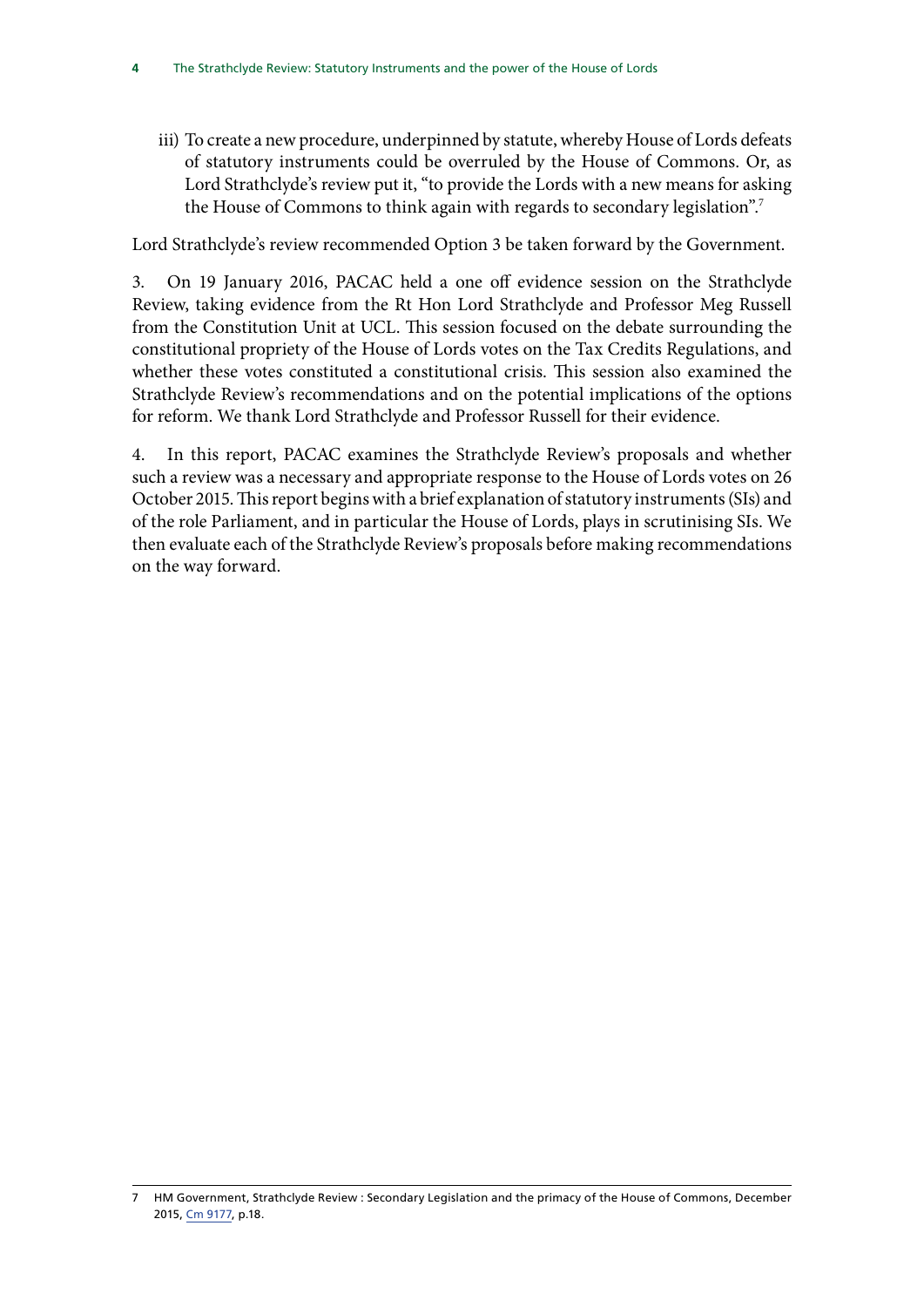# <span id="page-8-0"></span>**2** Context: Statutory Instruments and the debate about the role of the House of Lords

## **Statutory Instruments: a brief introduction**

5. Acts of Parliament regularly confer powers on ministers, but sometimes on others, to make more detailed orders, rules or regulations by means of secondary or delegated legislation and, as a result of the Statutory Instruments Act 1946<sup>8</sup>, most, though not all, secondary legislation falls within the umbrella term of 'Statutory Instruments' (SIs).

6. As the House of Commons Library Paper on Statutory Instruments explains:

The scope of SIs varies greatly, from the technical (e.g. to set or vary the dates on which different provisions of an Act will come into force, to change the levels of fines or penalties for offences or to make consequential and transitional provisions) to the much wider-ranging, such as filling out the broad provisions in Acts. Often, Acts only contain a broad framework and SIs are used to provide the necessary detail that would be considered too complex to include in the body of an Act.9

7. The precise procedure for the approval, and parliamentary control, of SIs is outlined in the parent Act. Most SIs fall into one of two categories:

- (a) Instruments subject to the negative resolution procedure
- (b) Instruments subject to the affirmative resolution procedure.<sup>10</sup>

8. Under the negative resolution procedure, which applies to the majority of delegated legislation, instruments take effect unless, within a permitted time limit, "either House records its disapproval; the Address to Her Majesty praying that an instrument be annulled is colloquially known as a 'prayer'." An SI made under the affirmative resolution procedure, on the other hand, cannot take effect "unless Parliament has expressly approved it." In some instances, the Government may also be required to table the said instrument as a draft for approval by both Houses.<sup>11</sup> In addition, there is another, less well-used, procedure known as the 'super-affirmative procedure', which "provides for a higher level of parliamentary scrutiny, based on an initial examination of a legislative proposal, recommendations for amendment, if appropriate, and further scrutiny of a draft instrument."12 Other and rarer categories of instrument also exist.

9. The imbalance between the volume of, and relative scrutiny afforded to, Primary and Secondary Legislation has been widely commented on. 13 For example, Professor Mark Elliott, highlighted that "in 2015, the UK Parliament passed 34 Acts, while, 1,999 statutory instruments have been made." The sheer volume is such that, according to Professor Elliott,

<sup>8</sup> [Statutory Instruments Act 1946.](http://www.legislation.gov.uk/ukpga/Geo6/9-10/36/contents)

<sup>9</sup> Kelly, R., House of Commons Background Paper: Statutory Instruments, 18 December 2012, [SN/PC/6509,](http://researchbriefings.parliament.uk/ResearchBriefing/Summary/SN06509) p.3.

<sup>10</sup> Kelly, R.,House of Commons Background Paper: Statutory Instruments, 18 December 2012, [SN/PC/6509,](http://researchbriefings.parliament.uk/ResearchBriefing/Summary/SN06509) p.5.

<sup>11</sup> Erskine May, Twenty-Fourth Edition, 2011, p.671.

<sup>12</sup> Erskine May, p.672.

<sup>13</sup> Erskine May, p.667.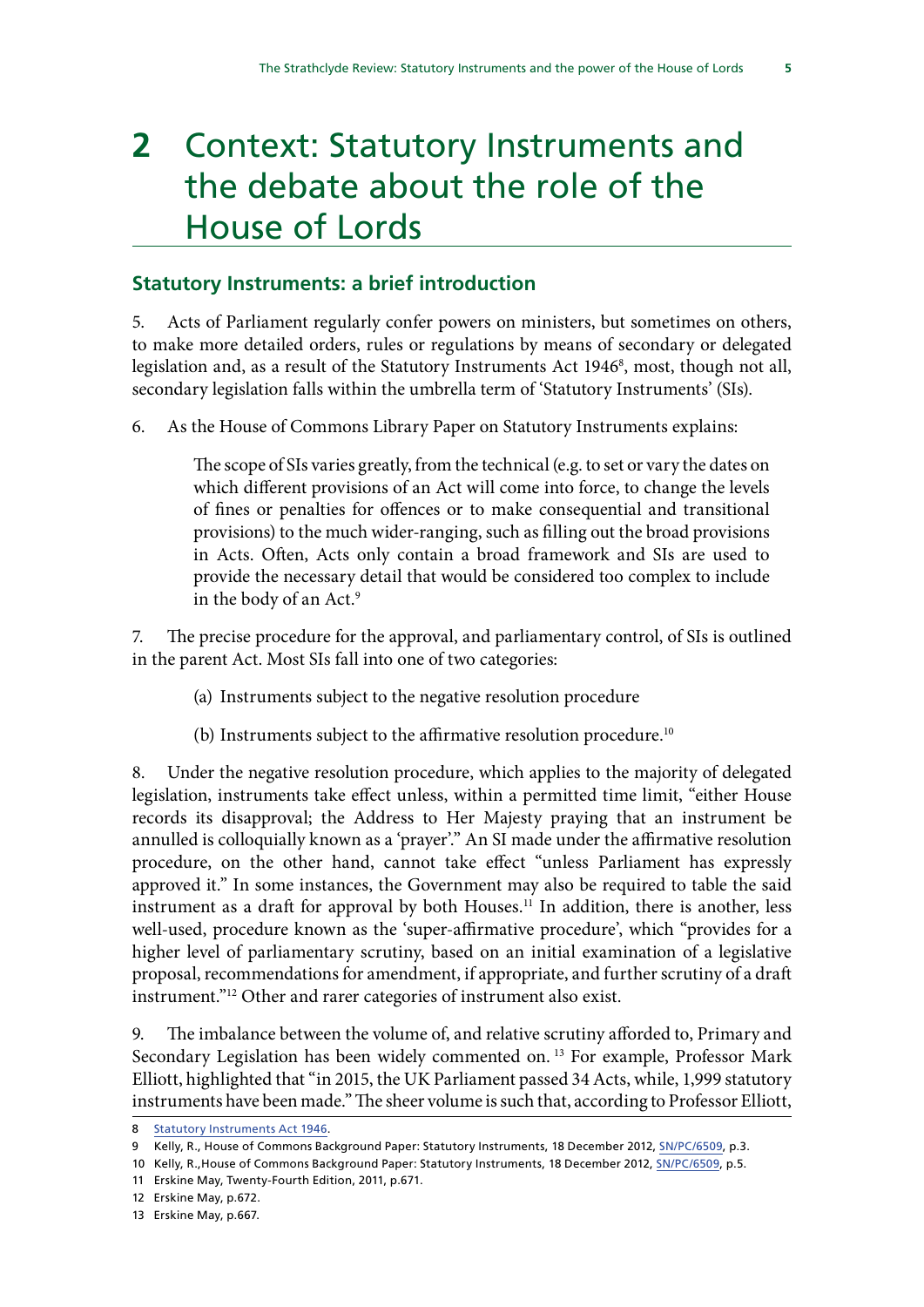<span id="page-9-0"></span>"Parliament could not hope to scrutinise them all in any degree of detail."14 Robert Rogers (former Clerk of the House of Commons, now Lord Lisvane) and Rhodri Walters (former Reading Clerk in the House of Lords) note that the "volume of delegated legislation is huge, and this presents particular challenges for parliamentary scrutiny."15

## **The House of Lords and Statutory Instruments**

10. Importantly, while the Parliament Acts 1911 and 1949 have limited the House of Lords ability to block primary legislation passed by the House of Commons, removing its previous outright veto to a delay of one year, they do not apply to delegated legislation. As the [House of Lords Companion](http://www.parliament.uk/documents/publications-records/House-of-Lords-Publications/Rules-guides-for-business/Companion-to-standing-orders/Companion-to-Standing-Order-2015.pdf) notes:

The Parliament Acts do not apply to delegated legislation. So delegated legislation rejected by the Lords cannot have effect even if the Commons have approved it. Neither House of Parliament has the power to amend delegated legislation. The House of Lords has only occasionally rejected delegated legislation. The House has resolved "That this House affirms its unfettered freedom to vote on any subordinate legislation submitted for its consideration.<sup>16</sup>

Successful Statutory Instruments therefore rely on either the House of Lords' active agreement (in the case of those made under the affirmative procedure), or its latent consent (in the case of those made under the negative procedure). Either way, the Upper Chamber may, with the exception of instruments whose subject is taxation<sup>17</sup>, exercise a veto. It has done so only five times in fifty years.<sup>18</sup>

important committees dealing with delegated legislation" in Parliament.<sup>22</sup> Robert Rogers 11. In addition, and as the Strathclyde Review's report acknowledges<sup>19</sup>, the House of Lords has played a particular active role in the scrutiny of SIs. Not only does the House of Lords, unsurprisingly, provide half of the membership of the Joint Committee on Statutory Instruments (JCSI), but it also boasts a Secondary Legislation Scrutiny Committee (SLSC) and a Delegated Powers and Regulatory Reform Committee (DPRRC). SIs laid before both Houses are subject to scrutiny by the JCSI and SLSC. The SLSC "examines the policy merits of regulations and other types of secondary legislation that are subject to parliamentary procedure" and through its reports, the SLSC can draw to the "special attention of the House" any SI "laid in the previous week which it considers may be interesting, flawed or inadequately explained by the Government."20 The DPRRC's role is "to report whether the provisions of any bill inappropriately delegate legislative power, or whether they subject the exercise of legislative power to an inappropriate degree of parliamentary scrutiny".<sup>21</sup> The SLSC and DPRRC have been described by Professor Meg Russell as "the two most (Lord Lisvane) and Rhodri Walters also emphasize the level of scrutiny work undertaken

<sup>14</sup> Elliott,M. [The House of Lords and secondary legislation: Some initial thoughts on the Strathclyde Review,](https://publiclawforeveryone.com/2015/12/17/the-house-of-lords-and-secondary-legislation-some-initial-thoughts-on-the-strathclyde-review/) Public Law for Everyone, 17 December 2015.

<sup>15</sup> Rogers, R. and R. Walter, How Parliament Works (7th Ed), 2015, p.223.

<sup>16</sup> [Companion to the Standing Orders and Guide to the Proceedings of the House of Lords](https://www.parliament.uk/business/publications/house-of-lords-publications/rules-and-guides-for-business/companion-to-the-standing-orders/), p.198.

<sup>17</sup> Erskine May, p.672.

<sup>18</sup> [Q7](http://data.parliament.uk/writtenevidence/committeeevidence.svc/evidencedocument/public-administration-and-constitutional-affairs-committee/strathclyde-review/oral/27335.pdf) 

<sup>19</sup> Strathclyde Review: Secondary Legislation and the primacy of the House of Commons, December 2015, [Cm 9177](https://www.gov.uk/government/uploads/system/uploads/attachment_data/file/486791/53088_Cm_9177_PRINT.pdf), p.9.

<sup>20</sup> [Secondary Legislation Scrutiny Committee - role.](http://www.parliament.uk/business/committees/committees-a-z/lords-select/secondary-legislation-scrutiny-committee/role/)

<sup>21</sup> [Delegated Powers and Regulatory Reform Committee - Role of the Committee.](http://www.parliament.uk/business/committees/committees-a-z/lords-select/delegated-powers-and-regulatory-reform-committee/role/)

<sup>22</sup> Russell, M. [The Strathclyde report: a threat or an opportunity for the Lords?,](http://constitution-unit.com/2015/12/18/the-strathclyde-report-a-threat-or-an-opportunity-for-the-lords/) UCL Constitution Unit, December 18 2015.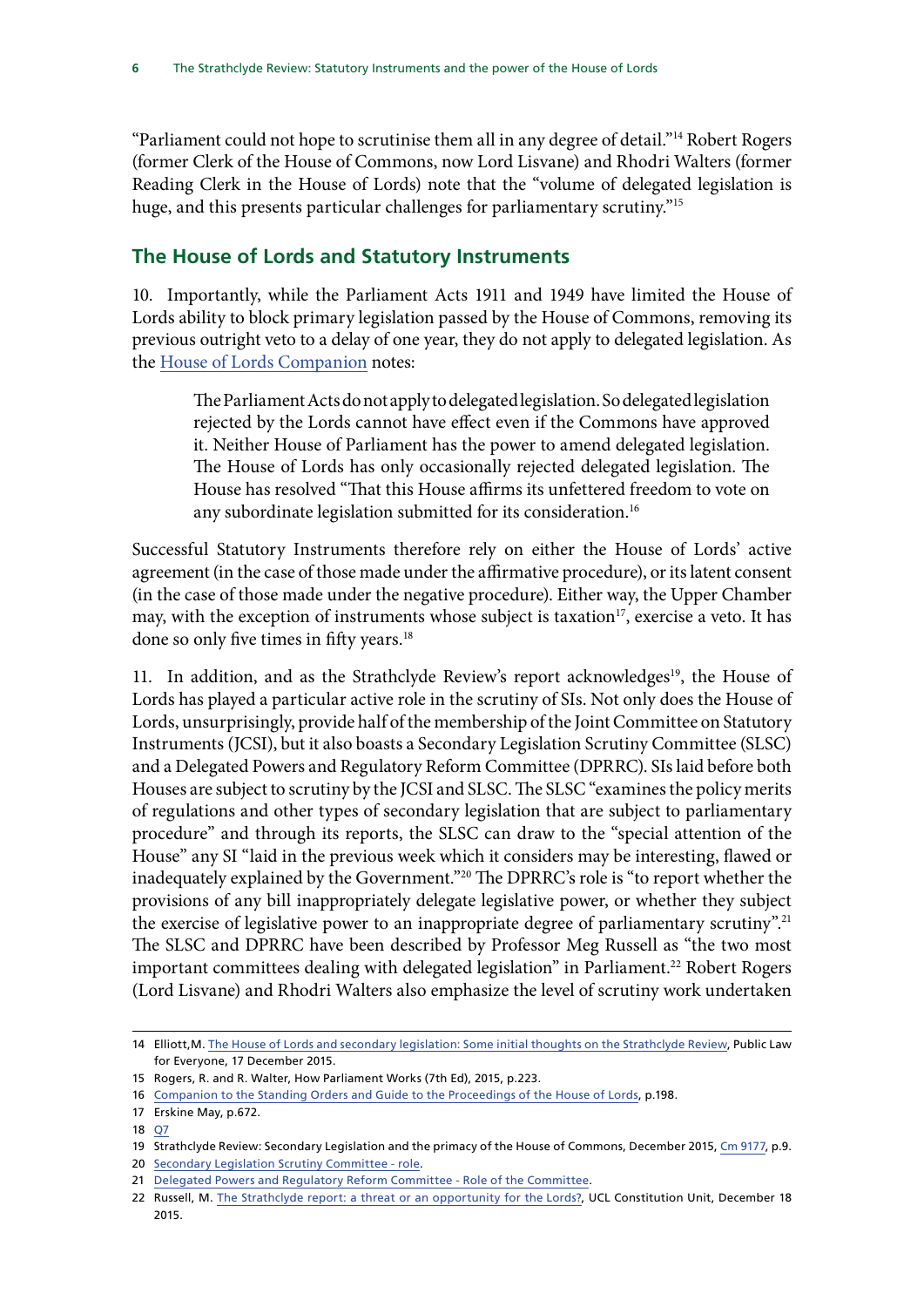<span id="page-10-0"></span>in the House of Lords on SIs, highlighting that "the House of Lords spends quite an amount of its time debating secondary legislation though much of this discussion is off the floor in Grand Committee."23

12. **Statutory Instruments represent an important and expanding aspect of how government obtains its legislation in the United Kingdom. The increasing volume of statutory instruments (SIs) makes it difficult for Parliament to scrutinise more than a small proportion effectively and rigorously. In this context, the House of Commons relies upon the particular attention paid to SIs by the House of Lords, in particular through the Secondary Legislation Scrutiny Committee and Delegated Powers and Regulatory Reform Committee. Whatever opinions are held on the merits of the present House of Lords, it should be commended for this vital scrutiny.** 

### **Convention, what convention?**

13. As noted in paragraph 10 of this report, while the [1911 Parliament Act, as amended](http://www.legislation.gov.uk/ukpga/Geo5/1-2/13/section/2) [by the 1949 Parliament Act](http://www.legislation.gov.uk/ukpga/Geo5/1-2/13/section/2), has limited the House of Lords ability to block primary legislation passed by the House of Commons, the Parliament Acts do not apply to delegated legislation.

14. Nevertheless, successive governments have argued that a convention exists whereby the House of Lords does not reject Statutory Instruments. In 1968, for example, when the House of Lords rejected an Order to implement UN sanctions against Rhodesia, Government Peers warned that the defeat was "exceptional" and violated a convention whereby the "Conservative majority in your Lordships' House would not vote against an Order put forward by a Labour Government." While an identical Order was made and approved by the House of Lords a month later, the ill-fated Parliament (No.2) Bill in 1969 proposed by the then Labour Government sought, among other provisions, to curtail the House of Lords power over SIs. As Harold Wilson explained during the Bill's second reading:

The third part of the Bill, Clauses 13, 14 and 15, breaks new ground in dealing with subordinate legislation. The general intention underlying these Clauses is stated in Clause 13, which says that in cases where each House of Parliament has power … to control the making … of an instrument … a decision of the House of Lords may be overruled by the House of Commons.<sup>24</sup>

15. The [Joint Committee on the Conventions of the UK Parliament](http://www.publications.parliament.uk/pa/jt200506/jtselect/jtconv/265/265.pdf) noted in its 2006 report that between 1983 and 1991, "the Lords never once divided on a motion fatal to a SI. Instead, there were votes on critical but non-fatal motions or amendments." As a result, by 1994 "it was beginning to be asserted as a convention not merely that the Lords did not defeat SIs, but they did not even divide against them".25 Indeed, during a House of Lords debate on the Deregulation and Contracting Out Bill on 6 June 1994, the Government's spokesperson, Lord Strathclyde, suggested that the House of Lords had a convention "that it does not divide on secondary legislation".26

<sup>23</sup> How Parliament Works, p.228.

<sup>24</sup> HC Debates (Hansard) 3 February 1969, c.52.

<sup>25</sup> Joint Committee on Conventions, [Conventions of the UK Parliament](http://www.publications.parliament.uk/pa/jt200506/jtselect/jtconv/265/265.pdf), First Report of Session 2005–06, HL Paper 265–I/HC 1212–I, 3 November 2006, para. 195.

<sup>26</sup> HL Deb 6 June 1994, col. 956.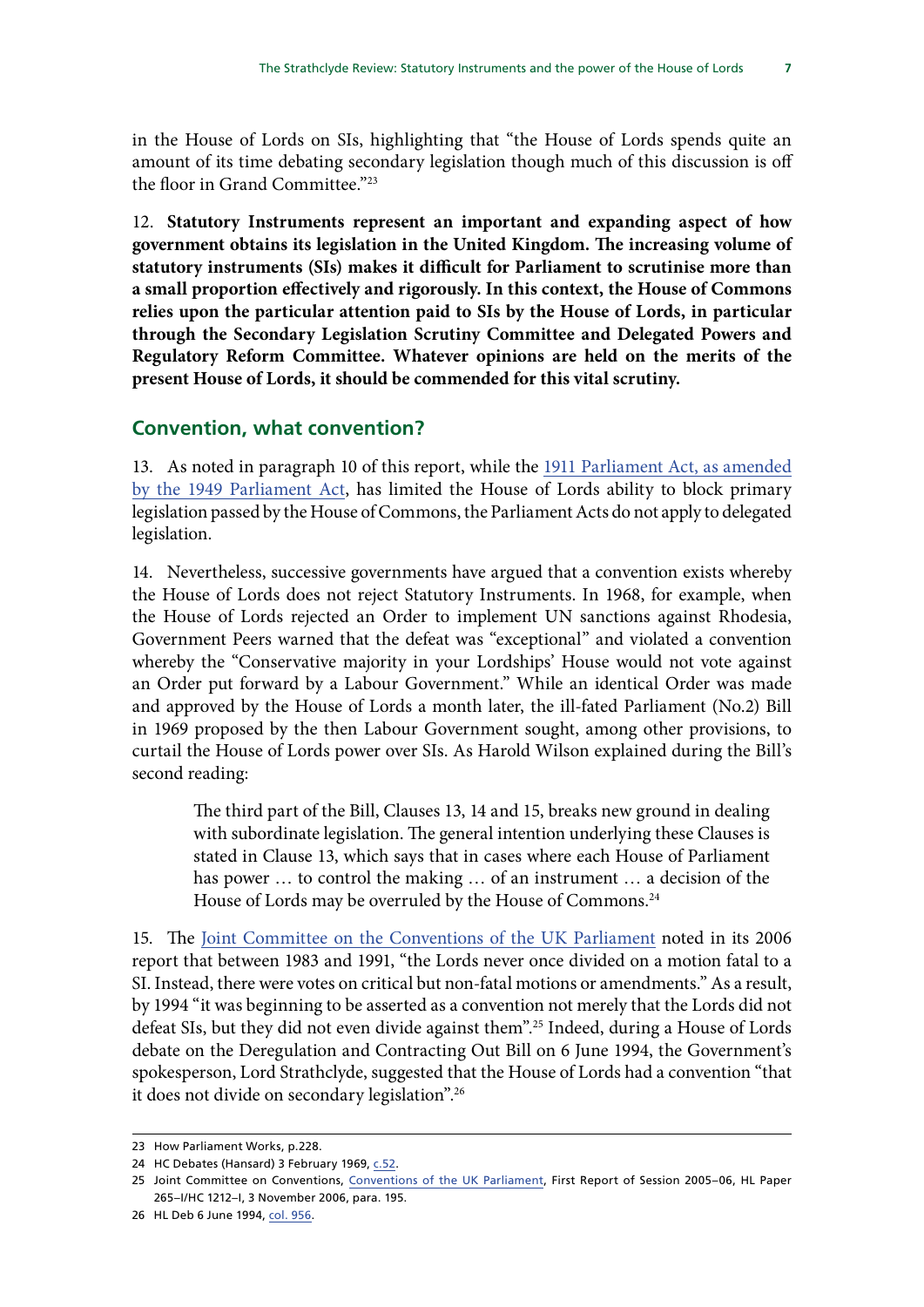<span id="page-11-0"></span>16. In response to this suggestion, the Crossbench peer and former Law Lord, Lord Simon of Glaisdale tabled a motion in the House of Lords on 20 October 1994 that sought "to make clear that there is no convention which precludes your Lordships from voting on subsidiary legislation". This motion, which affirmed the House's "unfettered freedom to vote on any subordinate legislation submitted for its consideration", was carried without a vote and is now recorded in the House of Lords Companion.27

17. Following the election of the Labour Government in 1997, and the removal of all bar 92 hereditary peers via the House of Lords Act 1999, the question of whether a Convention existed has attracted increasing attention. In a 1999 speech, in the context of the House of Lords Act, the then Shadow Leader of the House of Lords, Lord Strathclyde, claimed that a convention had existed whereby the Opposition should not vote against SIs, before declaring this convention dead.<sup>28</sup> However, as Professor Meg Russell has previously noted, Lord Strathclyde's claim that the convention on secondary legislation was 'dead', "was not, as might have been expected, followed through with a string of defeats".<sup>29</sup>

18. Indeed, a year after Lord Strathclyde's declaration, the report of the [Royal Commission](https://www.gov.uk/government/uploads/system/uploads/attachment_data/file/266071/chap7.pdf) [on the House of Lords](https://www.gov.uk/government/uploads/system/uploads/attachment_data/file/266071/chap7.pdf) (Wakeham Commission), published in January 2000, showed sufficient confidence to pronounce that "in practice there has (so far) been no serious challenge since 1968 to the convention that the House of Lords does not reject Statutory Instruments".30 It recommended that the House of Lords' power in this area be amended, moving from an absolute to a suspensory veto of three months.<sup>31</sup>

19. However, a month after the publication of the Wakeham Commission report, the House of Lords broke with a pattern of behaviour that had existed since 1968 and voted down SIs. Two SIs, both relating to elections to the new Greater London Authority, were rejected by Peers by margins of 215 to 150 votes (the Greater London Authority (Election Expenses) Order 2000) and 206 to 143 votes (Greater London Authority Elections Rules Order 2000) respectively..<sup>32</sup> These votes were highlighted by our predecessor Committee, the then Public Administration Committee (PASC), in its 2002 report, The Second Chamber: Continuing the Reform, as proof that the House of Lords was "prepared to use its veto power in appropriate cases."33 As a result, PASC concluded that the House of Lords "should not lose that valuable right."

## *The Joint Committee on Conventions and the question of the House of Lords role in secondary legislation*

20. In its 2006 report, [the Joint Committee](http://www.publications.parliament.uk/pa/jt200506/jtselect/jtconv/265/265.pdf) on Conventions highlighted evidence from the-then Conservative opposition affirming the right of Peers to reject SIs, albeit such rejection "should be exceptional in the extreme." Furthermore, they opposed the

<sup>27</sup> House of Lords, [Companion to the Standing Orders and Guide to the Proceedings of the House of Lords,](http://www.parliament.uk/documents/publications-records/House-of-Lords-Publications/Rules-guides-for-business/Companion-to-standing-orders/Companion-to-Standing-Order-2015.pdf) 2015, p.198.

<sup>28</sup> Politeia Lecture by the Rt Hon Lord Strathclyde: Redefining the Boundaries Between the Two Houses, 30 December 1999, pp 9–10.

<sup>29</sup> Russell, M. A, Stronger Second Chamber? Assessing the Impact of House of Lords Reform in 1999 and the Lessons of Bicameralism, Political Studies, Vol. 58, Issue 5, December 2010, p.875.

<sup>30</sup> Royal Commission on the Reform of the House of Lords, A House for the Future, [Cm 4534](https://www.gov.uk/government/uploads/system/uploads/attachment_data/file/266071/chap7.pdf), January 2000, p.71.

<sup>31</sup> Royal Commission on the Reform of the House of Lords, A House for the Future, [Cm 4534](https://www.gov.uk/government/uploads/system/uploads/attachment_data/file/266071/chap7.pdf), January 2000, p.77.

<sup>32</sup> The defeated SIs were the Greater London Authority (Election Expenses) Order 2000 and the Greater London Authority Elections Rules 2000.

<sup>33</sup> Public Administration Select Committee, The Second Chamber: Continuing the Reform, Fifth Report of Session 2001–2002, [HC 494–I,](http://www.publications.parliament.uk/pa/cm200102/cmselect/cmpubadm/494/49402.htm) 14 February 2002, paras 79–80.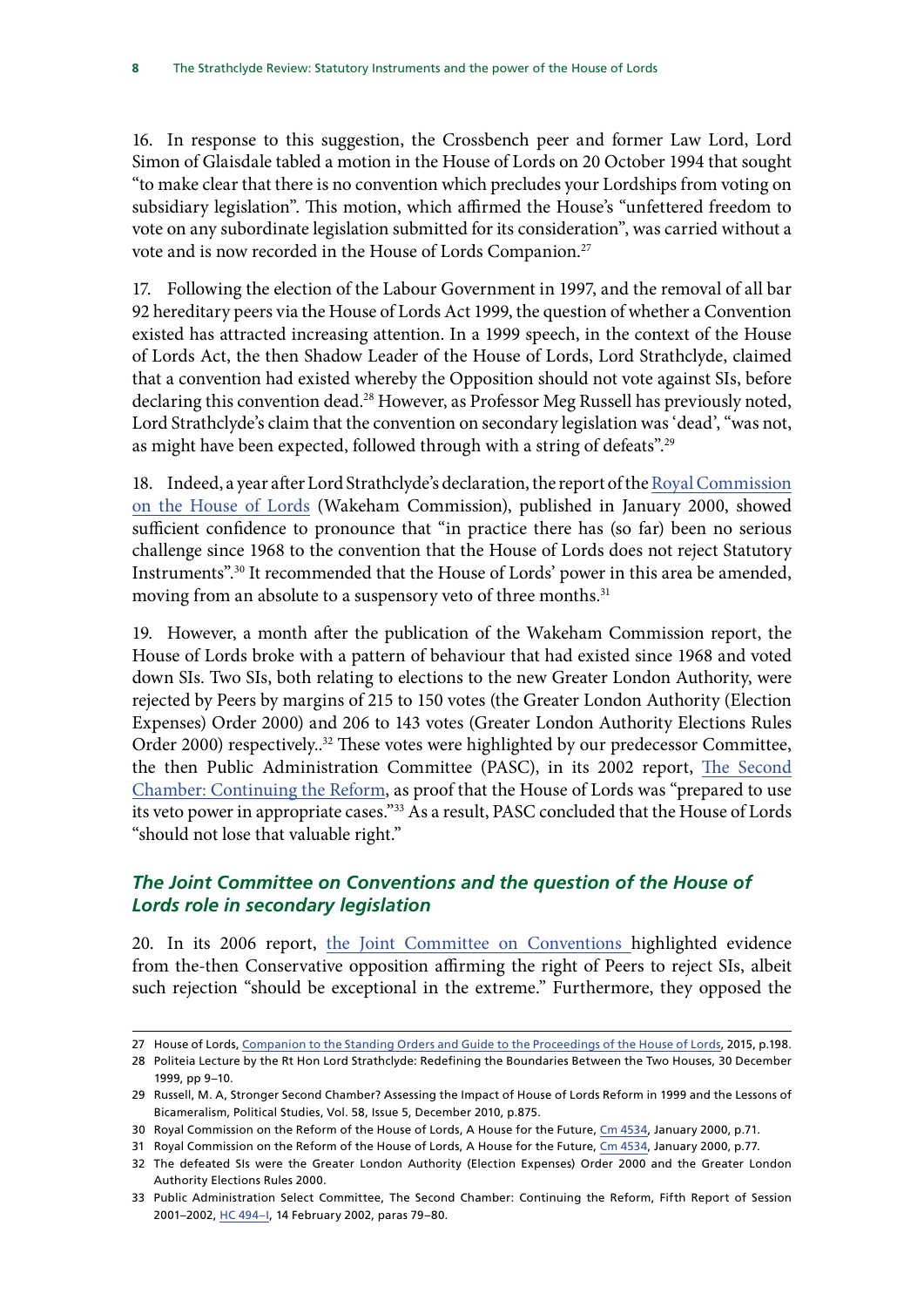21. The then Clerk of the Parliaments, Sir Paul Hayter, noted that defeated instruments can always be re-laid (though in the case of an order made under the affirmative resolution procedure a re-laid instrument "must be at least slightly different", while if it is negative "it may be re-laid with a new title") and in the extreme can be embodied in a Bill. As a result, he agreed "with the Wakeham report that rejection of an SI "in practice… would not trigger a constitutional crisis." 35

22. On the question of whether this convention should be codified or not, Lord Norton outlined the several objections in his evidence to the Joint Committee on Conventions:

- (a) It is not agreed that there is any such convention;
- (b) SIs do not normally involve "great issues of principle", and any argument in Parliament is usually only about fitness for purpose;
- (c) A rejected order can be re-laid;
- (d) The power to reject supports the work of the SI Merits Committee;
- (e) Power to reject orders under the Legislative and Regulatory Reform Bill will be even more important than power to reject mainstream SIs.<sup>36</sup>

23. In its conclusions, the Joint Committee agreed that it was a "convention recognised by the opposition parties" that the "House of Lords should not regularly reject Statutory Instruments, but that in exceptional circumstances it may be appropriate to do so." As such, it disagreed with the Government's position that "any defeat of an SI by the Lords is a breach of convention", noting that "it is not incompatible with the role of a revising chamber to reject an SI."37 Since the Joint Committee's report was published in 2006 (and before the Tax Credits defeat last October), the House of Lords defeated the Government twice on SIs: once, on the draft Gambling (Geographical Distribution of Casino Premises License) Order 2007 and, secondly, the draft Legal Aid, Sentencing and Punishment of Offenders Act 2012 (Amendment of Schedule 1) Order 2012.38

24. **There is no consensus as to whether there is a convention regulating the House of Lords ability to exercise its formal powers to block secondary legislation. For example, while the Wakeham Commission suggested that a convention had developed whereby the House of Lords did not defeat Statutory Instruments, the Joint Committee on Conventions in its 2006 report suggested that a convention had developed, which** 

<sup>34</sup> Joint Committee on Conventions, [Conventions of the UK Parliament](http://www.publications.parliament.uk/pa/jt200506/jtselect/jtconv/265/265.pdf), First Report of Session 2005–06, HL Paper 265–I/HC 1212–I, 3 November 2006, paras 209–215.

<sup>35</sup> Joint Committee on Conventions, [Conventions of the UK Parliament](http://www.publications.parliament.uk/pa/jt200506/jtselect/jtconv/265/265.pdf), First Report of Session 2005–06, HL Paper 265–I/HC 1212–I, 3 November 2006, para. 218.

<sup>36</sup> Joint Committee on Conventions, [Conventions of the UK Parliament](http://www.publications.parliament.uk/pa/jt200506/jtselect/jtconv/265/265.pdf), First Report of Session 2005–06, HL Paper 265–I/HC 1212–I, 3 November 2006, para. 223.

<sup>37</sup> Joint Committee on Conventions, [Conventions of the UK Parliament](http://www.publications.parliament.uk/pa/jt200506/jtselect/jtconv/265/265.pdf), First Report of Session 2005–06, HL Paper 265–I/HC 1212–I, 3 November 2006, para. 228.

<sup>38</sup> House of Lords Secondary Legislation Scrutiny Committee, Response to the Strathclyde Review: Effective parliamentary scrutiny of secondary legislation, 32nd Report of Session 2015–16, [HL Paper 128,](http://www.publications.parliament.uk/pa/ld201516/ldselect/ldsecleg/128/128.pdf) 14th April 2016, para. 56.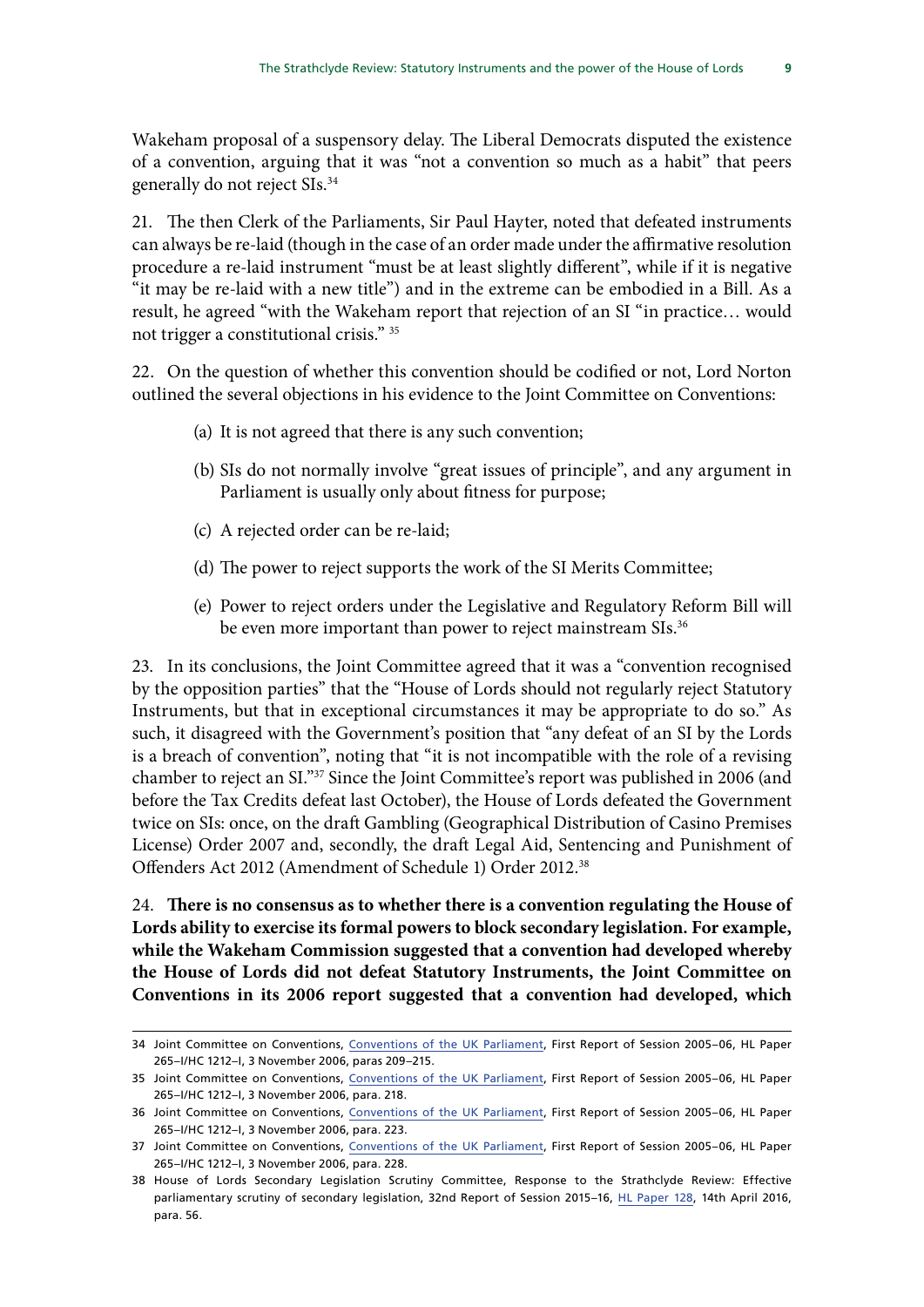<span id="page-13-0"></span>**was "recognised by the opposition parties", whereby the House of Lords should not regularly reject Statutory Instruments, but that in exceptional circumstances it may be appropriate to do so. There is not universal agreement on what precise form this convention might take and this therefore indicates that no clear convention exists. Instead, it would appear more helpful to draw on the distinction between invariable and usual practice. While it is usual practice for the House of Lords not to withhold agreement to statutory instruments, it is not an invariable practice. Therefore, it cannot be satisfactorily be described as a convention that the House of Lords never rejects a statutory instrument.** 

### *The House of Lords' Tax Credits vote*

25. Following the Government's defeat in the House of Lords on the [Tax Credits \(Income](http://www.legislation.gov.uk/ukdsi/2015/9780111138946) [Thresholds and Determination of Rates\) \(Amendment\) Regulations 2015](http://www.legislation.gov.uk/ukdsi/2015/9780111138946) (see paragraphs 1-3)**,** [the Government accused](http://www.theguardian.com/money/2015/oct/26/tax-credit-cuts-halted-as-lords-vote-to-protect-low-income-earners) Peers of having broken a constitutional convention and challenging the supremacy of the House of Commons on financial matters.

26. However, there was some ambiguity about the precise convention(s) the House of Lords were accused of breaking. While giving evidence to PACAC as part of our inquiry into English Votes for English Laws (EVEL) and the Future of the Union, Sir William McKay, a former Clerk of the House of Commons, and Lord Norton were asked which convention they felt was in question:

Sir William McKay: I think the primacy of the decisions of the House of Commons in matters financial.

Lord Norton of Louth: Yes, I would agree with that insofar as the convention is engaged. It is that the Commons has primacy in relation to financial matters. There is not a convention that the House of Lords does not reject statutory instruments. It variously does; it has asserted its right to do that. It is not an issue whether it is can, it is in what conditions it should.<sup>39</sup>

27. Former Clerk of the House, Lord Lisvane, argued that "talk of a crisis is entirely hyperbolic", and pointed to the roots of the SI in the 2002 Tax Credits Act, a measure that was "quite clearly, in 2002 and in the debate on the very first regulations, seen as being a social security measure, not a taxation and finance measure."<sup>40</sup> Professor Russell agreed that the House of Lords' vote on tax credits did not constitute a constitutional crisis and indeed said he did "not think it [the House of Lords' tax credits votes] was terribly constitutionally significant".<sup>41</sup> Lord Strathclyde concurred that this was not "a constitutional crisis" and that "everyone behaved within the law".42

28. **The House of Lords' votes on the tax credits regulations may have been political drama and an embarrassment for the Government, but they did not constitute a constitutional crisis. As Lord Strathclyde has acknowledged, the House of Lords was behaving well within the powers available to it on statutory instruments. The House of Lords did not vote in favour of the more provocative fatal motion tabled** 

39 [Q46](http://data.parliament.uk/writtenevidence/committeeevidence.svc/evidencedocument/public-administration-and-constitutional-affairs-committee/strathclyde-review/oral/27335.pdf)

40 [Q109](http://data.parliament.uk/writtenevidence/committeeevidence.svc/evidencedocument/public-administration-and-constitutional-affairs-committee/strathclyde-review/oral/27335.pdf)

- 41 [Q15](http://data.parliament.uk/writtenevidence/committeeevidence.svc/evidencedocument/public-administration-and-constitutional-affairs-committee/strathclyde-review/oral/27335.pdf)
- 42 [Q76](http://data.parliament.uk/writtenevidence/committeeevidence.svc/evidencedocument/public-administration-and-constitutional-affairs-committee/strathclyde-review/oral/27335.pdf)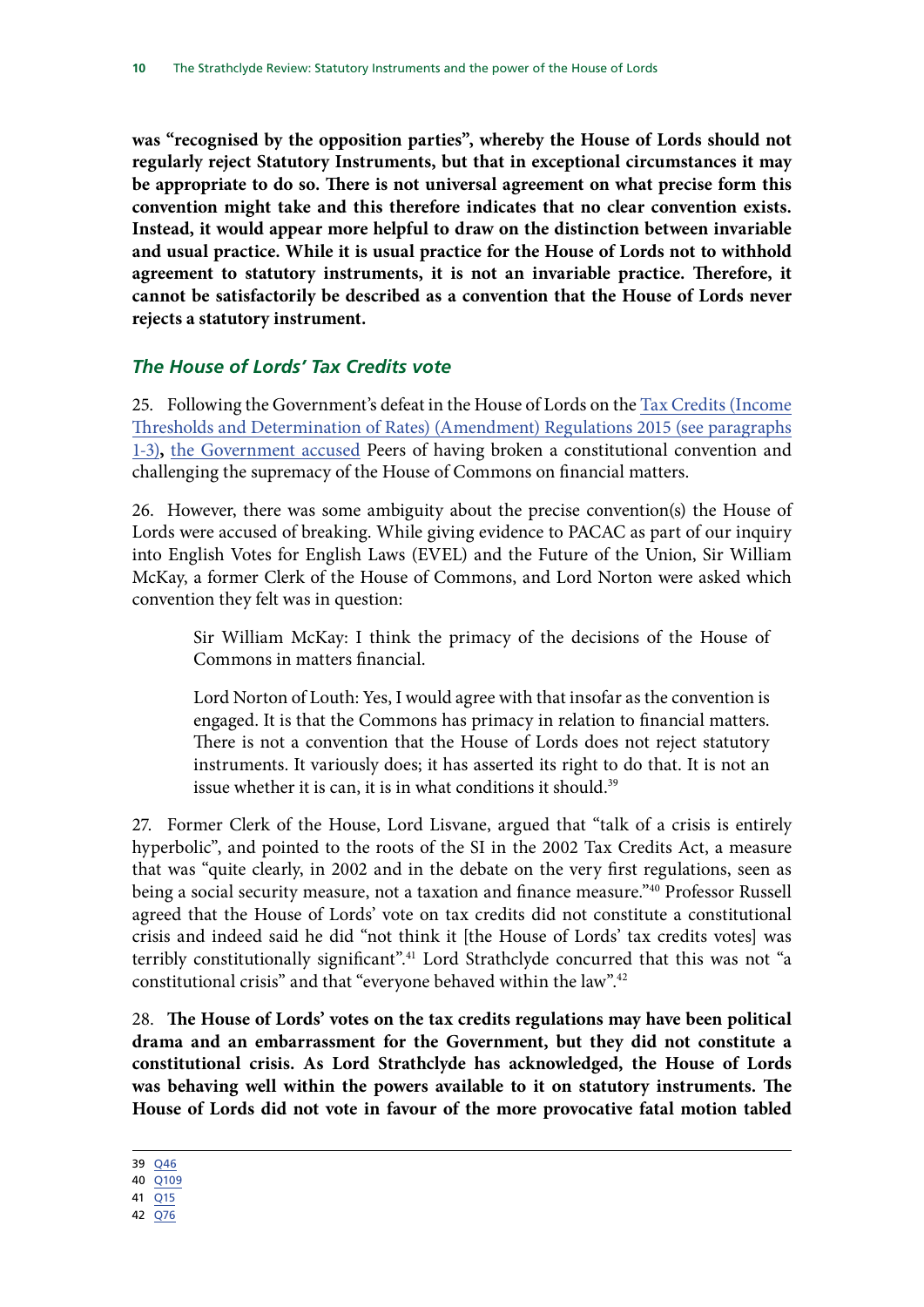**by Baroness Manzoor and instead voted for amendments that delayed consideration of the regulations. It was the Government which chose to proceed via secondary legislation, an area where the House of Lords retains a veto power, however rarely it is used. Government could have chosen to implement these changes through primary legislation where the House of Lords has no such veto power.**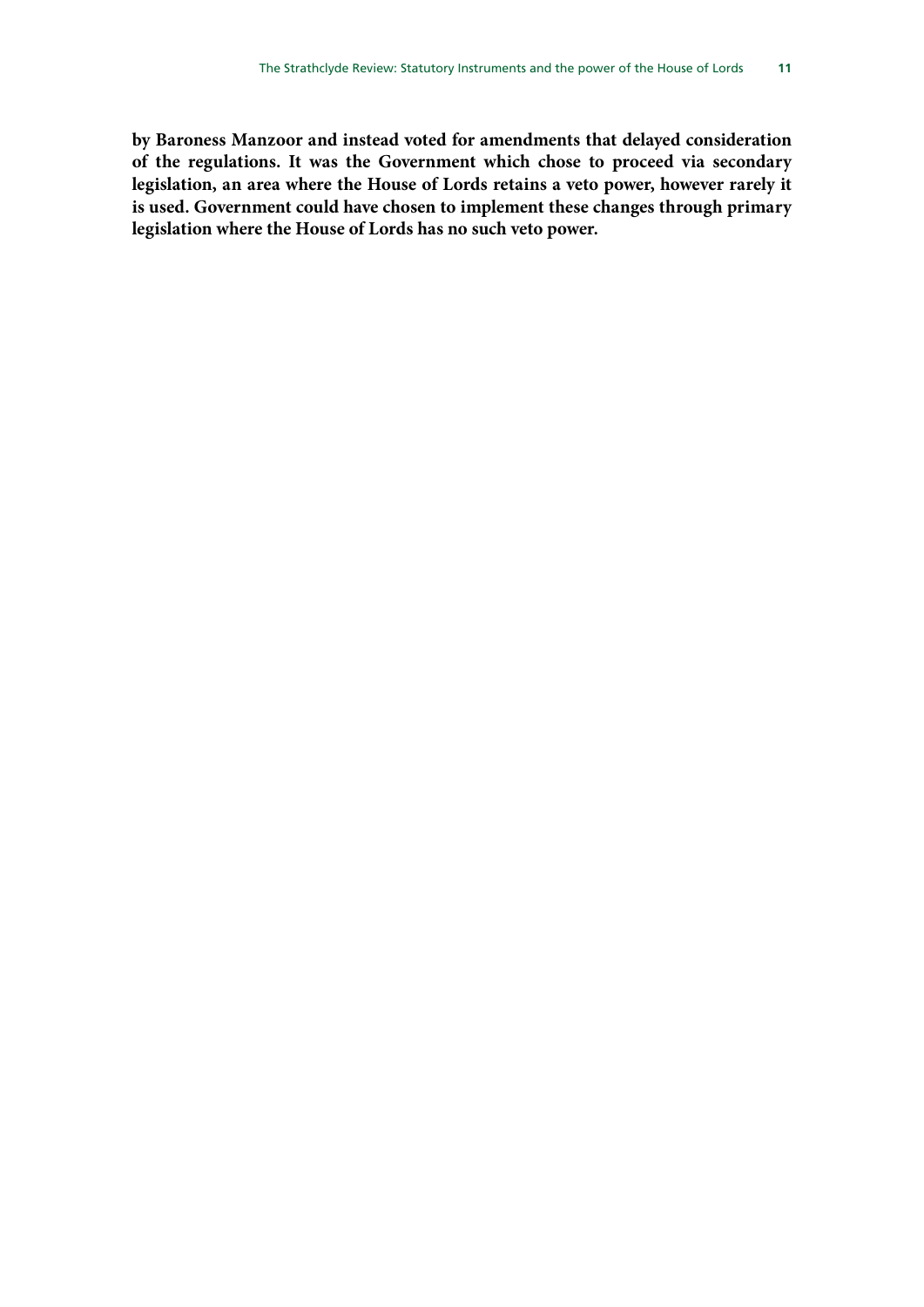# <span id="page-15-0"></span>**3** The Strathclyde Review

29. In December 2015, the Strathclyde Review published its findings as a Command Paper, [Strathclyde Review: Secondary legislation and the primacy of the House of](https://www.gov.uk/government/uploads/system/uploads/attachment_data/file/486791/53088_Cm_9177_PRINT.pdf) [Commons.](https://www.gov.uk/government/uploads/system/uploads/attachment_data/file/486791/53088_Cm_9177_PRINT.pdf) In his introduction, Lord Strathclyde argued that the review had sought to "balance the interests of proper parliamentary scrutiny and the certainty that government business can be conducted in a reasonable manner and time." Noting recent defeats in the House of Lords, Strathclyde warned against the House, despite its expertise in secondary legislation, becoming a "House of Opposition." Expressing regret that the "fine convention on statutory instruments have been stretched to breaking point," Strathclyde argued that the House of Lords' vote on Tax Credits had broken new ground, suggesting that this convention "is now so flexible that it is barely a convention at all." The Review outlined three potential options to provide MPs with a decisive role on statutory instruments, and we list them below.

## *Option One*

30. **Removing the House of Lords from the statutory instrument (SI) procedure altogether.** Under this model, the House of Commons would be the sole chamber required to give consent to SIs made under the affirmative procedure and would be the only chamber able to pray for the annulment of a SI made under the negative procedure. As Lord Strathclyde explains, two things would be required to achieve this:

- i) Primary legislation would be needed "to make a general modification of the provisions setting out the parliamentary procedure for the exercise of the powers to make those instruments. The general modification would effectively remove all references to approval by the House of Lords or to annulment in pursuance of a resolution of that House";
- ii) "For powers under Acts to be passed in the future, no primary legislation would be needed. All that would be needed would be a policy decision that future Bills would be drafted with Commons-only procedures for the powers they create."43

31. This option has been criticised by Professor Meg Russell as "extreme" and "entirely disproportionate", leading her to speculate as to whether its inclusion in the report was "simply to make the other options appear more moderate."<sup>44</sup> The House of Lords Constitution Committee, in its report on the Strathclyde Review, has described Option 1 as "clearly unacceptable" and said that "it would significantly curtail the capacity and responsibility of Parliament to oversee the Executive".<sup>45</sup> This conclusion was supported by the House of Lords Secondary Legislation Scrutiny Committee in their report on the Strathclyde Review.<sup>46</sup>

<sup>43</sup> Strathclyde Review, [Cm 9177](https://www.gov.uk/government/uploads/system/uploads/attachment_data/file/486791/53088_Cm_9177_PRINT.pdf), p.16.

<sup>44</sup> Russell, M. The Strathclyde report: a threat of an opportunity for the Lords? UCL Constitution Unit, December 18 2015; [Q 19.](http://data.parliament.uk/writtenevidence/committeeevidence.svc/evidencedocument/public-administration-and-constitutional-affairs-committee/strathclyde-review/oral/27335.pdf)

<sup>45</sup> House of Lords Select Committee on the Constitution, Delegated Legislation and Parliament: A response to the Strathclyde Review, 9th Report of Session 2015–16, [HL Paper 116](http://www.publications.parliament.uk/pa/ld201516/ldselect/ldconst/116/116.pdf), 23 March 2016, p.31.

<sup>46</sup> House of Lords Secondary Legislation Scrutiny Committee, Response to the Strathclyde Review: Effective parliamentary scrutiny of secondary legislation, 32nd Report of Session 2015–16, [HL Paper 128](file:///C:\Users\ferreiraa\AppData\Local\Microsoft\Windows\Temporary%20Internet%20Files\Content.Outlook\NCAP6EP8\HL%20Paper%20128), 14th April 2016, p.29.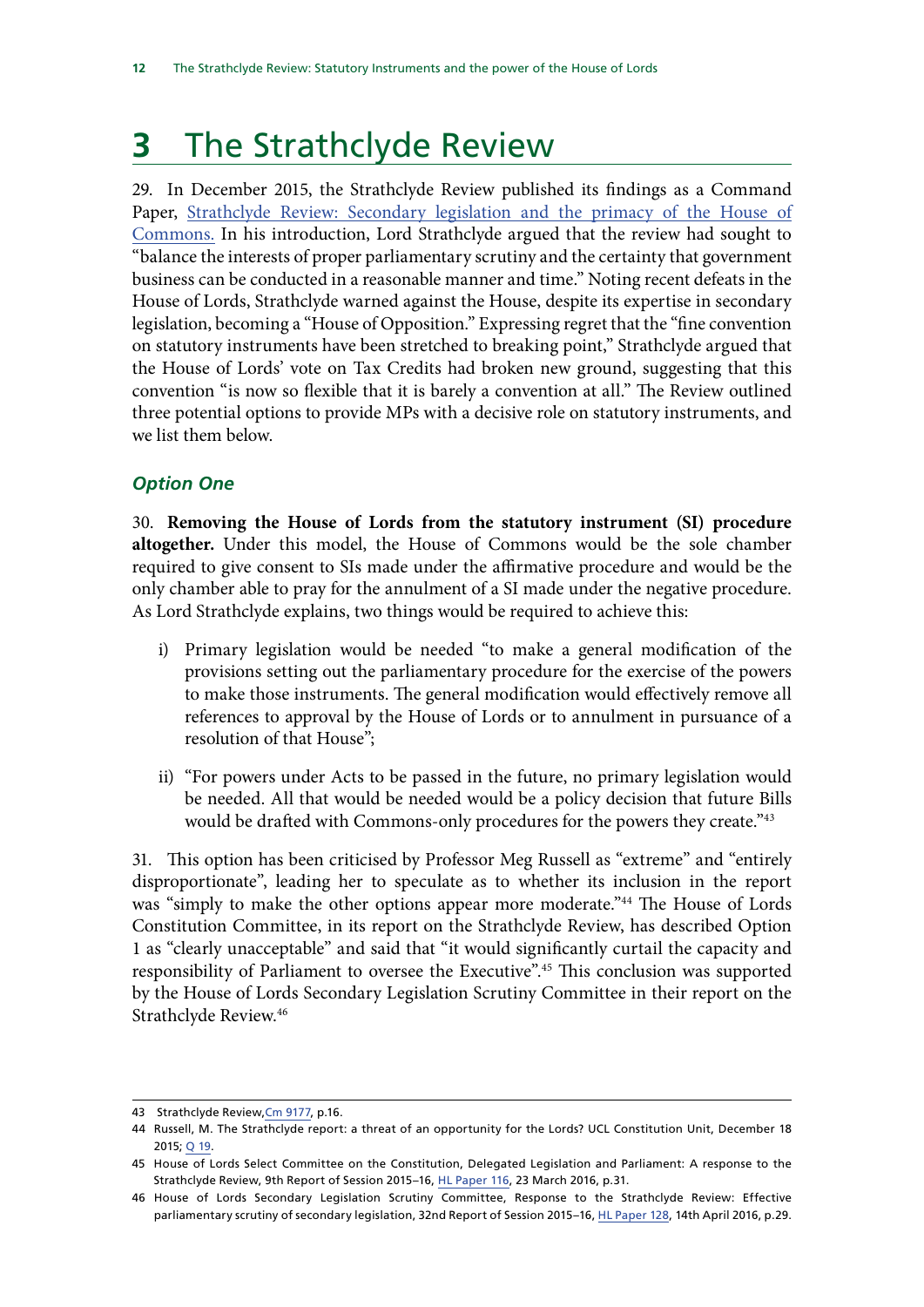<span id="page-16-0"></span>32. Lord Strathclyde warned of the "significant disadvantages in this option", and stated that this option would "remove the basis for any involvement by the House of Lords, even in an advisory capacity, in the passage of legislation in the form of statutory instruments" and as a result would be "detrimental to the quality of legislation".<sup>47</sup> Lord Strathclyde noted that the implementation of Option 1 would be a "clear indication for the Government to pass more and more by secondary legislation."48

33. **PACAC agrees with the conclusions of the House of Lords Constitution and Secondary Legislation Scrutiny Committees, and Professor Russell on Option 1. Excluding the House of Lords from the SI process altogether would be an entirely disproportionate and retrograde development, to the detriment of Parliament as a whole and to the quality of legislation.** 

### *Option Two*

34. **A non-statutory, binding resolution of the House of Lords.** According to Strathclyde, this option would retain the House of Lords' present role in relation to statutory instruments. However, there would be the addition of a resolution of the House of Lords/amendment to the House of Lords' Standing Orders that would set out "in a more precise way" restrictions on how this power should be exercised in practice.

35. Professor Russell has suggested that Option 2 may be an attractive way forward for both the House of Lords and, ultimately, the Government, pointing to the fact that unlike Options 1 and 3 it does not require primary legislation to implement. As Professor Russell notes, while a drawback of Option 2 is that it "requires different parties to get around the table and negotiate", similar negotiations would be needed for "the smooth implementation of any legislative option". Furthermore, "the benefit of option 2 is that this [cross-party negotiation] is all it requires", thus avoiding the "need for a bill, for lengthy stages through both chambers, amendments and all the rest."49

36. However, Professor Russell has suggested that as a quid pro quo for the House of Lords to agree to respect and endorse a renewed convention, the Government may need to tackle the wider issue of House of Lords reform and in particular the expanding size of the Chamber. In short, Professor Russell is suggesting a deal whereby the House of Lords would sign a self-denying ordinance in return for the Government doing the same (regarding the use of Prime Ministerial appointments to the House of Lords).<sup>50</sup> Professor Russell suggested that seeking such an agreement "is worth a try", even in a context where potential difficulty may arise from Ministers "talking up conflict" and the "more aggressive" attitude of Liberal Democrat Peers to votes on Statutory Instruments.<sup>51</sup>

37. Lord Strathclyde raised doubts as to the prospects of any agreement being reached on the lines outlined by Professor Russell. He explained that there is not "any great incentive for Government or Opposition to create a deal of that nature".<sup>52</sup> As for a renewed convention,

<sup>47</sup> Strathclyde Review, [Cm 9177](https://www.gov.uk/government/uploads/system/uploads/attachment_data/file/486791/53088_Cm_9177_PRINT.pdf), p.16.

<sup>48</sup> [Q97](http://data.parliament.uk/writtenevidence/committeeevidence.svc/evidencedocument/public-administration-and-constitutional-affairs-committee/strathclyde-review/oral/27335.pdf) 

<sup>49</sup> Russell, M. [The Strathclyde report: a threat of an opportunity for the Lords?](https://constitution-unit.com/2015/12/18/the-strathclyde-report-a-threat-or-an-opportunity-for-the-lords/) UCL Constitution Unit, December 18 2015.

<sup>50</sup> Russell, M. [The Strathclyde report: a threat of an opportunity for the Lords?](https://constitution-unit.com/2015/12/18/the-strathclyde-report-a-threat-or-an-opportunity-for-the-lords/) UCL Constitution Unit, December 18 2015.

<sup>51</sup> [Q12](http://data.parliament.uk/writtenevidence/committeeevidence.svc/evidencedocument/public-administration-and-constitutional-affairs-committee/strathclyde-review/oral/27335.pdf) 

<sup>52</sup> [Q105](http://data.parliament.uk/writtenevidence/committeeevidence.svc/evidencedocument/public-administration-and-constitutional-affairs-committee/strathclyde-review/oral/27335.pdf)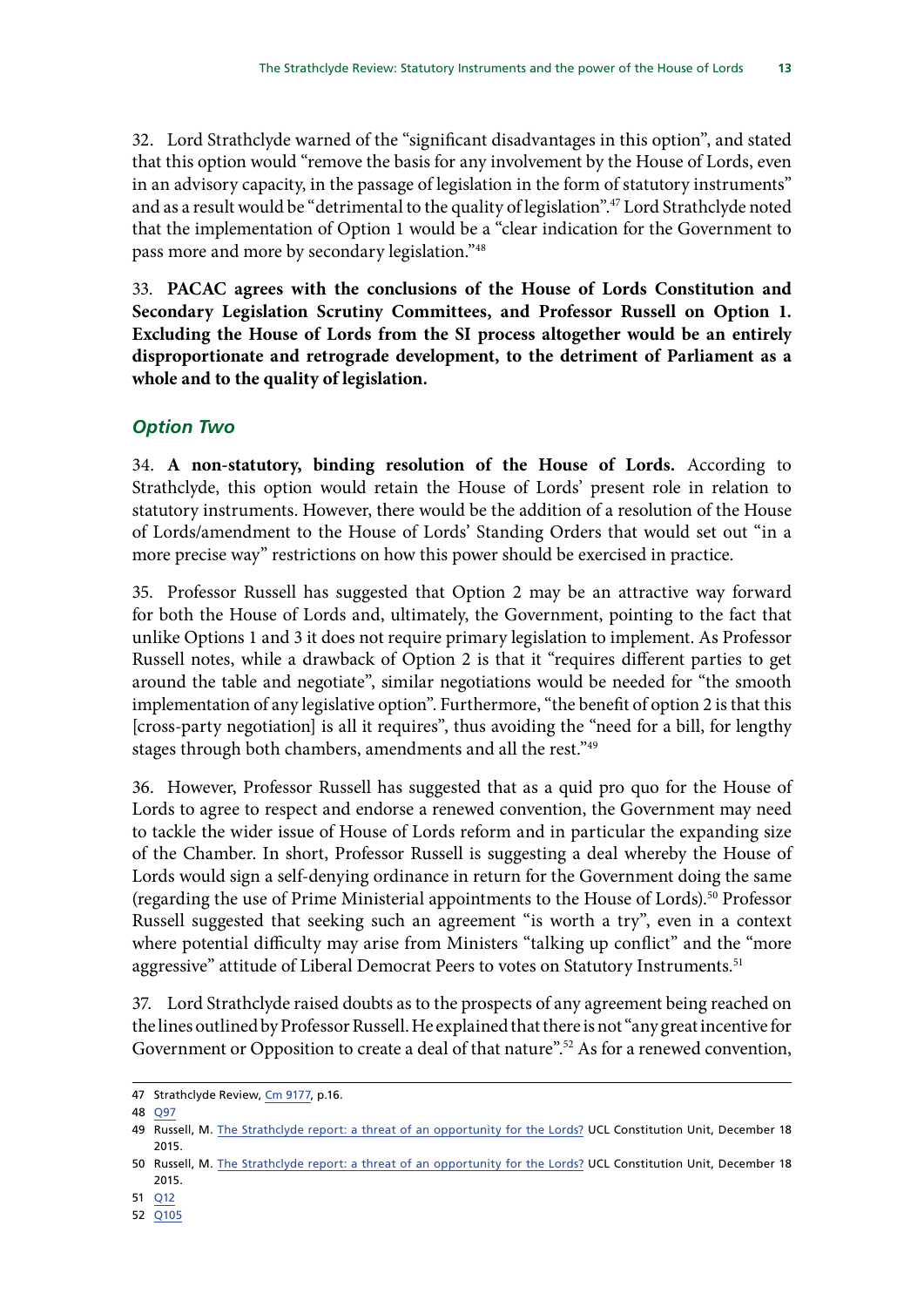<span id="page-17-0"></span>Lord Strathclyde did speak of Option 3 laying the grounds for "what a convention could look like without the statutory backing", thus raising the prospect of the Government legislating for reform, but not immediately commencing any such legislation and instead using the latent threat of commencement to discourage the House of Lords from using their full powers in relation to Statutory Instruments.

38. **Despite Lord Strathclyde's reservations about the likelihood of Option 2 leading to a cross-party settlement along the lines suggested by Professor Russell, that does not mean that such an agreement should not be attempted. As Professor Russell suggests, Option 2 could provide an attractive way forward offering cross-party agreement on how secondary legislation will be considered in the House of Lords and resolve the problems posed by the unsustainable, ever-expanding size of the second chamber. While concluding any such deal would undoubtedly include some difficult moments, it would avoid the vastly greater problems that would face any legislative attempt at reform.** *If the Government intends to carry forward any reform of the House of Lords' role in secondary legislation it should proceed on the lines of Option 2 and, as Professor Russell suggests, should include in negotiations the question of the size of the House of Lords and Prime Ministerial appointments to the second chamber.* 

## *Option Three*

39. **The House of Lords has power to delay SIs by asking the House of Commons to think again.** This would create a new process, underpinned by statute, whereby Peers may vote against an SI, but where the Commons would be able to override the House of Lords and insist on its primacy.<sup>53</sup>

40. Lord Strathclyde recommended that this third option should be pursued, arguing that it would "provide the government of the day with a degree of certainty, while maintaining for the House of Lords a simplicity of procedure in keeping with already established procedures for other forms of legislation." Finally, "it would enable the Commons to play a decisive role" in the approval of SIs.

41. Strathclyde rejected the idea of a fixed period of delay between a SI's defeat in the House of Lords and an override in the Commons, on the grounds that a specific period of delay might "overrun the time specified in the draft or instrument for its commencement" (effectively denying the Commons the intended ability to override the House of Lords) and that the Commons needs to retain the ability to override the House of Lords "rapidly in cases of urgency." According to Strathclyde:

…the absence of any specified period of delay seems very unlikely, in practice, to reduce in any way the chances that a proper consideration of the Lords' decision, and a serious reconsideration of the instrument, will be undertaken by a government, which will still need to explain and justify to the House of Commons the motion to override the Lords. They may need to do it rapidly but they will still need to do it seriously and well.<sup>54</sup>

42. Alongside this recommendation, Strathclyde called for a review to be undertaken, with the involvement of the House of Commons Procedure Committee, "of the

<sup>53</sup> Strathclyde Review, [Cm 9177](https://www.gov.uk/government/uploads/system/uploads/attachment_data/file/486790/53088_Cm_9177_Web_Accessible.pdf), December 2015, p.18.

<sup>54</sup> Strathclyde Review, [Cm 9177](https://www.gov.uk/government/uploads/system/uploads/attachment_data/file/486790/53088_Cm_9177_Web_Accessible.pdf), December 2015, p.20.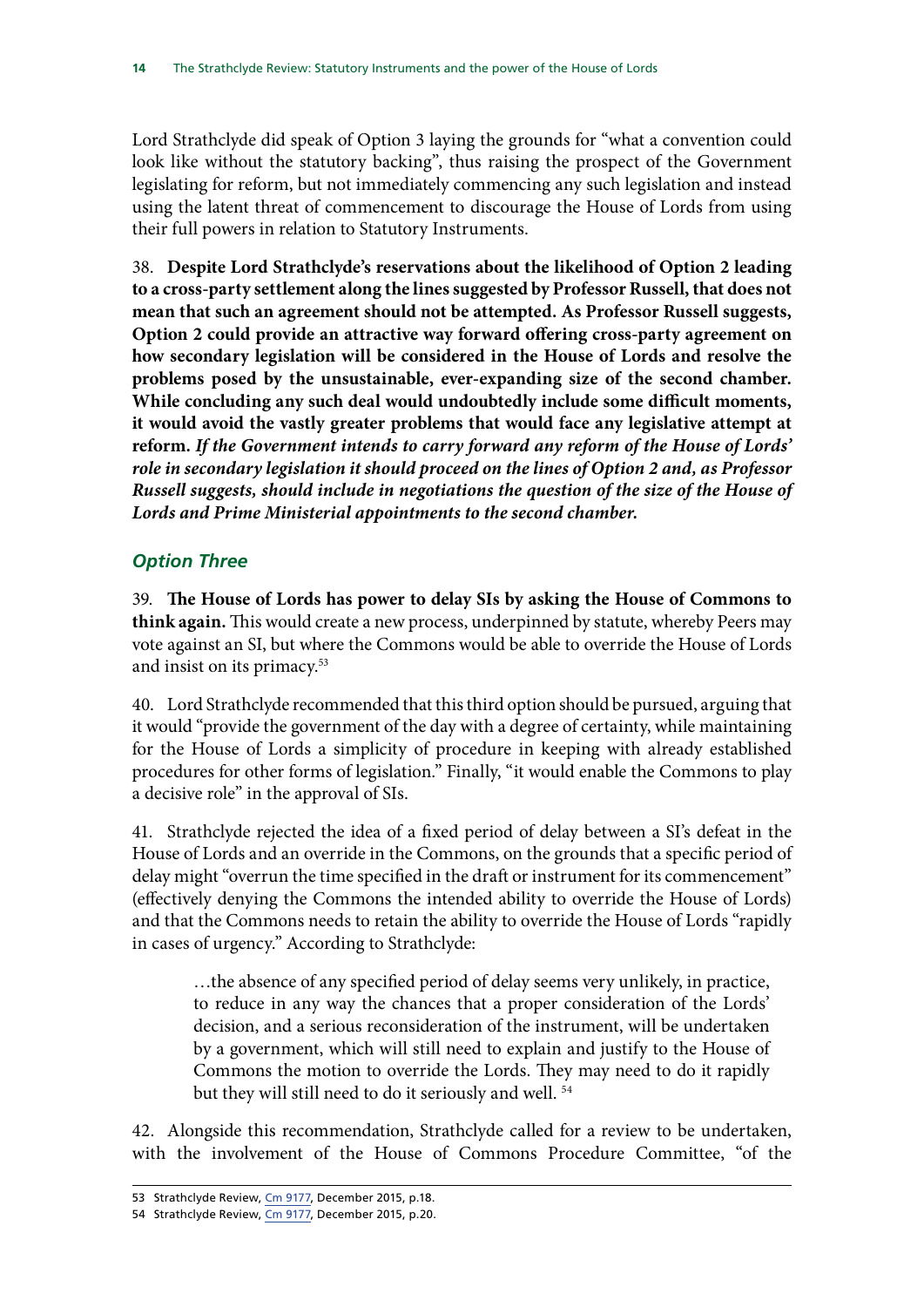circumstances in which statutory instrument powers should be subject to Commons-only procedures", especially on Finance Bills. Lastly, to discourage excessive use of the new process proposed for SIs, Strathclyde recommended that the Government should take steps to ensure that Bills contain "an appropriate level of detail" with less of a reliance on SIs for their implementation.

43. Professor Russell expressed reservations about Option 3 and suggested that it would only be acceptable if safeguards were put in place. For example, it is not clear, from the Strathclyde Review report, whether under Option 3 "there would have to be a debate on the Floor of the House of Commons if an instrument was rejected by the Lords", rather than "a meeting of a statutory instrument Committee on a corridor and a deferred division".<sup>55</sup> In addition, Professor Russell suggests that were Option 3 to be implemented, the House of Lords would "want to look more carefully in future at what powers were being delegated" and would seek better scrutiny standards in the House of Commons for secondary legislation.<sup>56</sup>

44. The House of Lords Constitution Committee has similarly suggested that a number of matters would need to be addressed in detail by Parliament and the Government if Option 3 were to be implemented. These matters include, the steps that would need to be taken "to ensure that delegated powers proposed in primary legislation are set out in appropriate detail, sufficiently narrow in scope, and restricted to matters of detail rather than of principle", the question of whether the exercise of Henry VIII powers (see below) would still be subject to a Lords veto or to a modified procedure and "whether and how Commons procedure would be altered to ensure that a statutory instrument rejected by the House of Lords would be given an appropriate degree of scrutiny on reconsideration".<sup>57</sup>

45. The issue of whether Henry VIII powers will be included under Option 3, or be subject to a Lords veto is of particular significance. Henry VIII powers refer to provisions within legislation that allow for the amendment or even repeal of primary legislation, through secondary legislation. In a recent speech, the Crossbench peer and former Lord Chief Justice of England and Wales, the Rt Hon Lord Judge warned that, "unless strictly incidental to primary legislation," every Henry VIII clause "is a blow to the sovereignty of Parliament". He therefore concluded that "save in a national emergency" only primary legislation should be used to "repeal, suspend, amend or dispense with statute".<sup>58</sup>

46. In its report on the Strathclyde Review, the House of Lords Secondary Legislation Scrutiny Committee made clear its opposition to Option 3, arguing that it would seriously weaken "the role and purpose of the House [of Lords] in relation to secondary legislation, leaving it with less influence over secondary legislation than it has over primary legislation". However, should the Government proceed with Option 3, the Committee recommended that any legislation introduced under this procedure "should first be published in draft and be subject to pre-legislative scrutiny in order to avoid any danger of the Government, to use Earl Howe's words, "carving out a smooth legislative path for themselves"."<sup>59</sup>

<sup>55</sup> [Q40](http://data.parliament.uk/writtenevidence/committeeevidence.svc/evidencedocument/public-administration-and-constitutional-affairs-committee/strathclyde-review/oral/27335.pdf)

<sup>56</sup> [Q45](http://data.parliament.uk/writtenevidence/committeeevidence.svc/evidencedocument/public-administration-and-constitutional-affairs-committee/strathclyde-review/oral/27335.pdf) 

<sup>57</sup> House of Lords Select Committee on the Constitution, Delegated Legislation and Parliament: A response to the Strathclyde Review, 9th Report of Session 2015–16, [HL Paper 116](http://www.publications.parliament.uk/pa/ld201516/ldselect/ldconst/116/116.pdf), 23 March 2016, para.85.

<sup>58</sup> Ceding Power to the Executive; the Resurrection of Henry VIII, transcript of speech given by Rt Hon Lord Judge, 12 April 2016, King's College London, pp.13–14.

<sup>59</sup> House of Lords Secondary Legislation Scrutiny Committee, Response to the Strathclyde Review: Effective parliamentary scrutiny of secondary legislation, 32nd Reportof Session 2015–16, [HL Paper 128](http://www.publications.parliament.uk/pa/ld201516/ldselect/ldsecleg/128/128.pdf), 14th April 2016, para.114.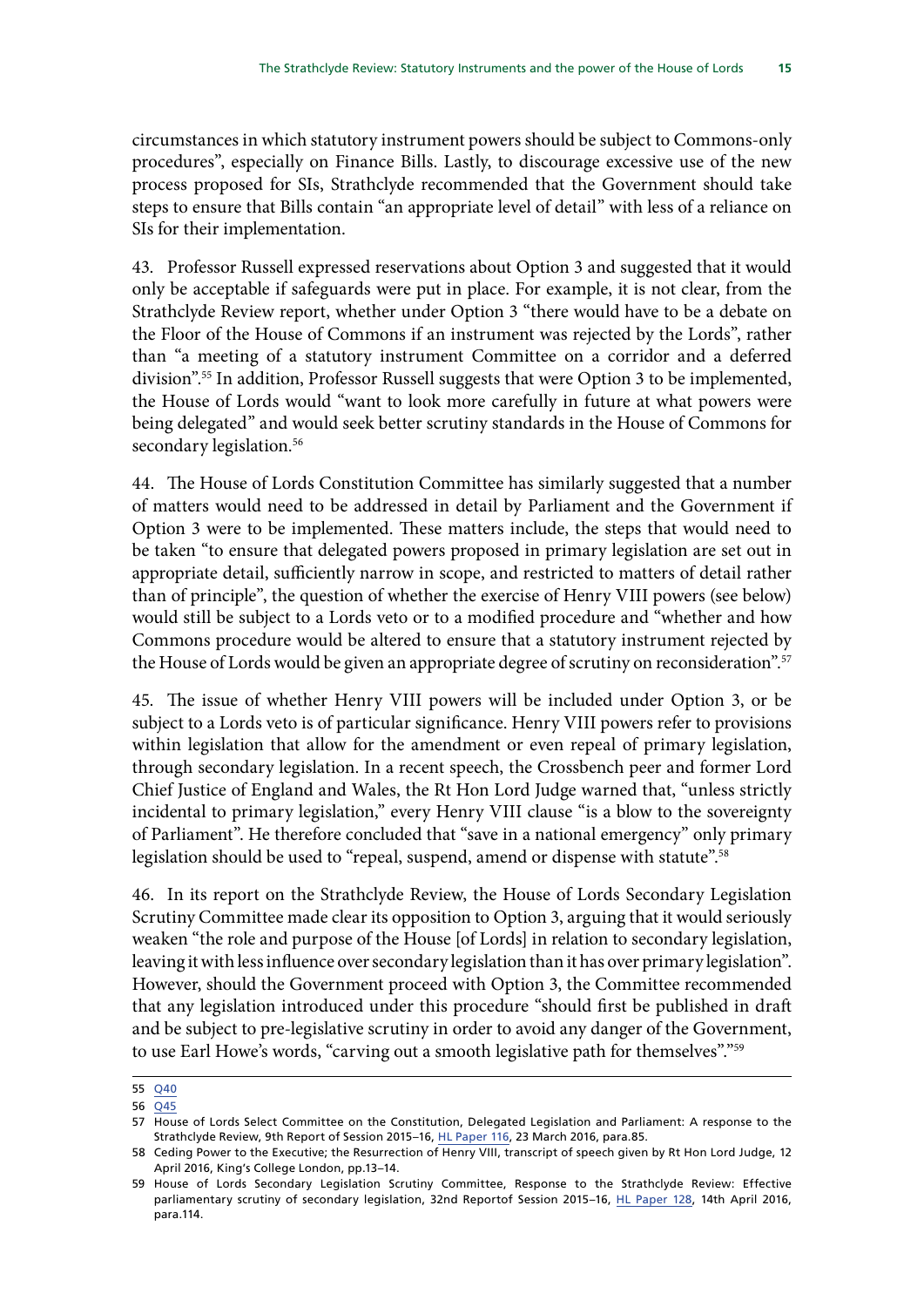47. Lord Strathclyde argued that unlike Option 1, which would be a "clear indication for the Government to pass more and more by secondary legislation", Option 3 would provide "the opportunity for the House of Lords to send something back to the House of Commons and for there to be a debate and a vote". This he contended would be "quite a powerful disincentive on something that is politically controversial, within the party of government as well as within the Opposition, and I think is quite a big deal". Used well, Lord Strathclyde suggested, Option 3 could be a "substantial new power in exchange for an old power that is rarely used".<sup>60</sup>

48. **Lord Strathclyde's suggestion that Option 3 could offer a more readily usable and substantial new power for the House of Lords over statutory instruments, in place of its rarely used veto, makes this option seem attractive, but there would be significant consequences if this option were adopted. Without appropriate safeguards, Option 3 could see the House of Lord's influence and role in passing statutory instruments substantially diminished, allowing a Government with a Commons majority to override any Lords rejection of SIs and would incentivise the increased use of delegated legislation. This could also lead to the House of Lords routinely defeating SIs, as a relatively harmless political gesture, but one which would amount to a significant change in the relationship between the two Houses. PACAC agrees with Professor Russell that, were the Government to proceed with Option 3, any attempts to override a Lords rejection of a SI should trigger a full debate on the floor of the House of Commons. We still do not think that this would be sufficient safeguard.** 

49. **PACAC also agrees with the House of Lords Constitution Committee that there are a number of outstanding issues that would need to be addressed before Lord Strathclyde's Option 3 could or should be implemented.** *A blanket application of Option 3 to statutory instruments would be deeply undesirable, particularly in*  relation to the exercise of Henry VIII powers, whereby an Act makes provision to *amend or repeal primary legislation using secondary legislation. We agree with Lord Judge, that these clauses, unless strictly incidental to primary legislation, represent a blow to Parliamentary sovereignty. If the Government is minded to proceed with Lord Strathclyde's recommendations, then it must guarantee that Option 3 would not apply to instruments which amend primary statute.* 

50. **The sheer size and scale of the use of statutory instruments makes scrutiny, particularly in the House of Commons, an incredibly difficult task and Parliament has relied heavily on the House of Lords for the expertise and skill it has cultivated in scrutinising SIs. Reform of the sort proposed by Option 3 could, without appropriate safeguards, serve as an incentive for the Government to pilot even more policy changes through secondary legislation.** *We therefore agree with the Houses of Lords Secondary Legislation Scrutiny Committee's suggestion that in the event Option 3 is pursued by the Government, any legislation introduced under this reform should first be published in draft and be subject to pre-legislative scrutiny.* 

51. **In his review, Lord Strathclyde recommended that the Government should take steps to ensure that Bills contain "an appropriate level of detail" with less of a reliance on SIs for their implementation.** *The Government must publish, before it presents any legislative proposals designed to implement the Strathclyde Review, the steps it will take*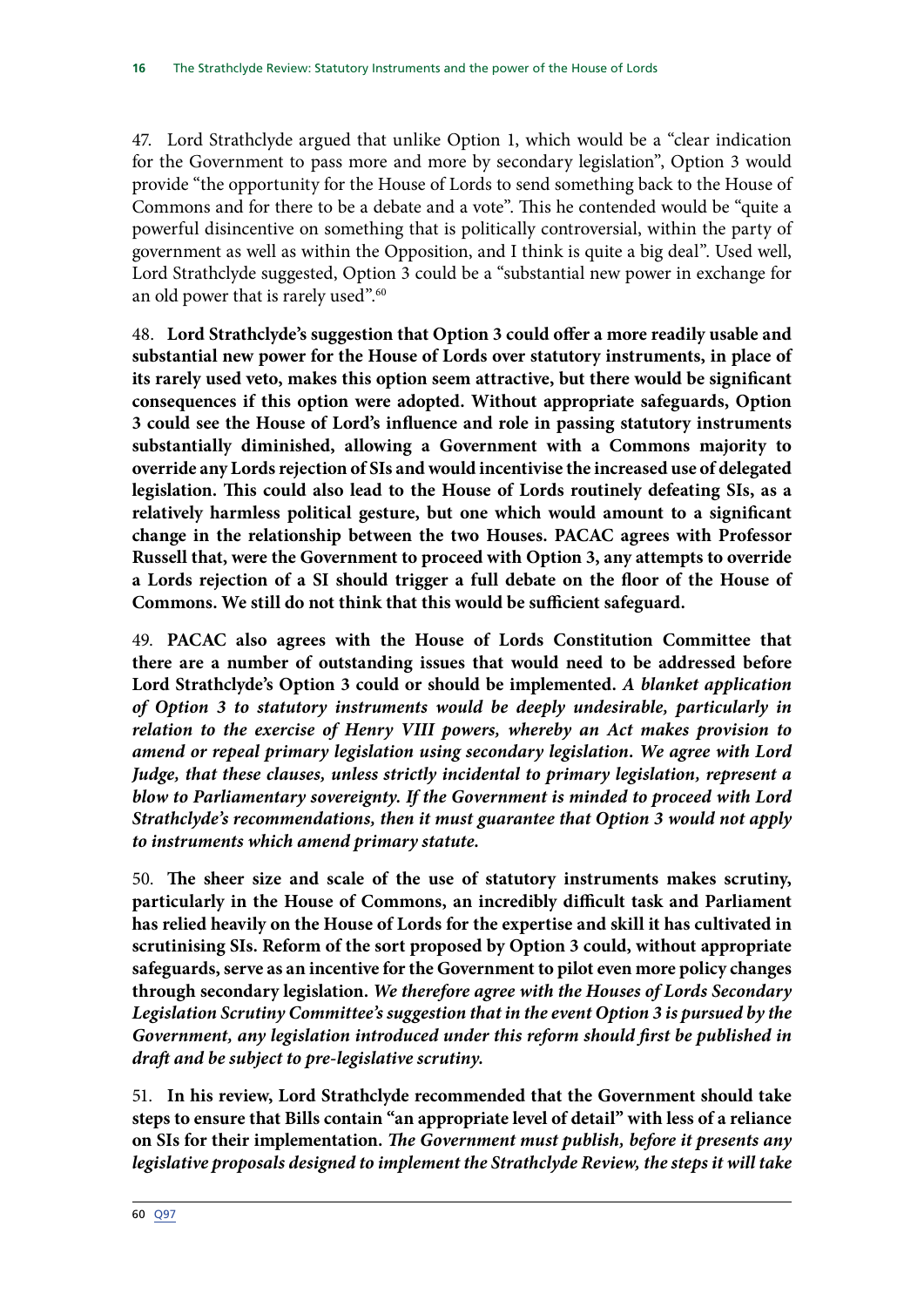*to ensure that Option 3 is not abused. These steps must include a guarantee that future Bills proposing delegated powers not only contain an appropriate level of detail, but include only delegated powers that are sufficiently narrow in scope.* 

52. **In summary, there was in fact no constitutional crisis arising from the defeat of the Tax Credits measure. There is therefore no need for change in the procedure relating to statutory instruments, least of all for a change in legislation which could have consequences- such as an increased risk of judicial intervention in the relations between both Houses of Parliament. We think the issue of the excessive size and unbalanced composition of the House of Lords is the more pressing issue, and it is wrong to consider the powers and functions of the House of Lords in isolation, on the basis of one wholly exceptional and highly political event. PACAC will hold an inquiry into the size and composition of the House of Lords later in this Parliament.**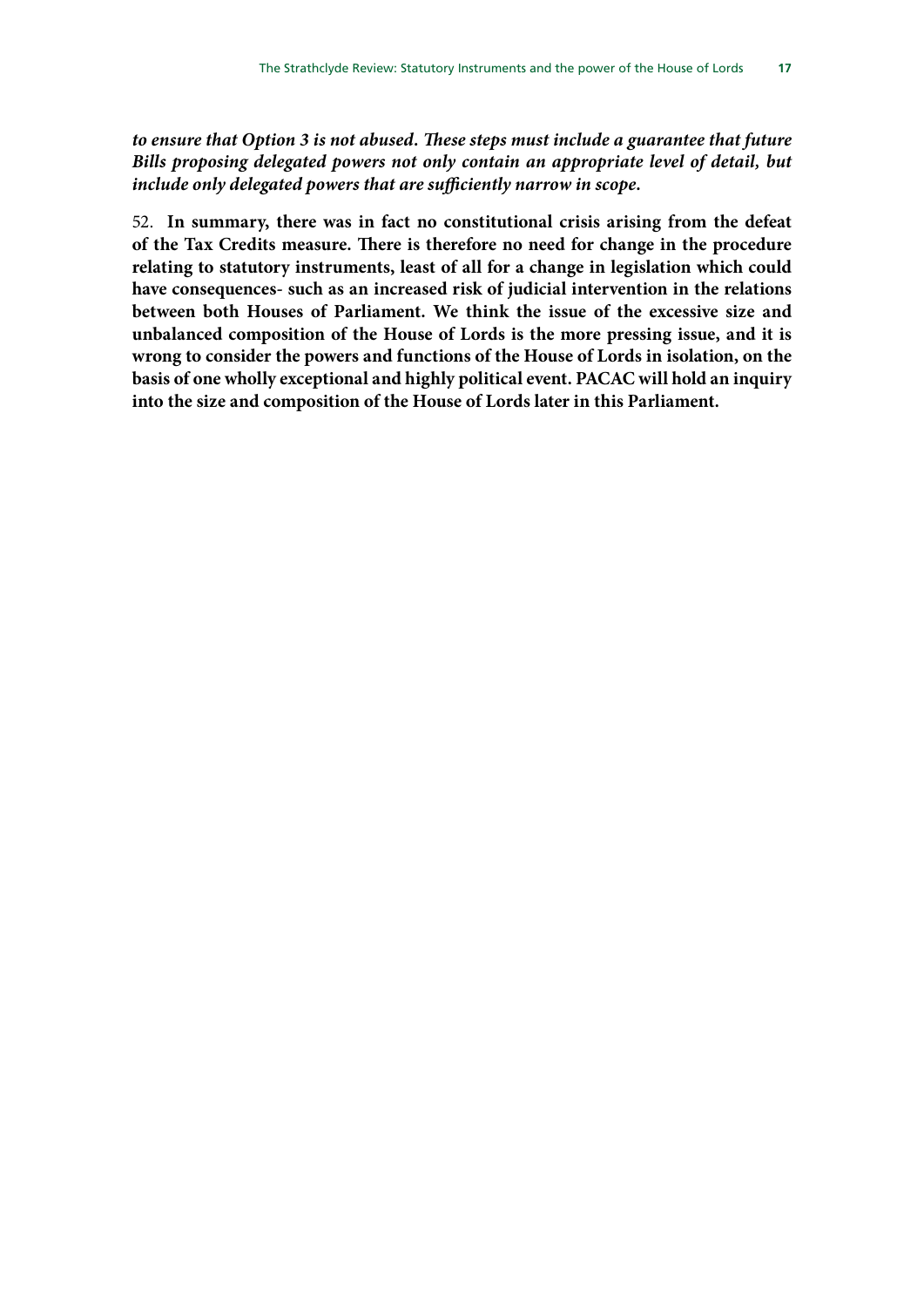# <span id="page-21-0"></span>**4** Conclusion

53. PACAC is unconvinced by the case for the sort of reform envisaged by Lord Strathclyde in his review. While it would clearly be constitutionally unsustainable if the House of Lords were to frequently block the policies of the Government of the day, this has been far from the case. Over the past fifty years the House of Lords has exercised its right to block secondary legislation on only five occasions. Indeed, Lord Strathclyde conceded as much in his evidence to PACAC when he contrasted the substantial new delaying power, as he saw it, proposed by Option 3 with the existing situation of "an old [veto] power that is rarely used".

54. In our recent Report, *The Future of the Union, part one: English Votes for English Laws*, we criticised the ad-hoc approach to reform that has characterised devolution legislation since the 1990s and called for the Government to abandon this approach and instead explore a comprehensive strategy for the territorial constitution.<sup>61</sup> This applies equally to the question of the powers of the House of Lords in relation to secondary legislation and the broader balance of power between Parliament and the Executive. The House of Lords Constitution Committee recently concluded that the use and scrutiny of delegated legislation is at the heart of the delicate balance of power between Parliament and the Executive. Change must be the result of careful and thorough consideration, and not be undertaken in haste or for the wrong reasons.

55. It is regrettable that the Strathclyde Review proposes radical reforms to the House of Lords' influence over secondary legislation, in isolation from the broader issues of the increasing reliance of Governments on statutory instruments, the level of scrutiny afforded to SIs by Parliament and the balance of power between Parliament and the Executive.

56. *The Government should not produce legislative proposals aimed at implementing the Strathclyde Review's recommendations. Such legislation would be an overreaction and entirely disproportionate to the House of Lords' legitimate exercise of a power that even Lord Strathclyde has admitted is rarely used. The Government's time would be better spent in rethinking the way it relies on secondary legislation for implementing its policy objectives and in building better relations with the other groupings in the House of Lords.* 

<sup>61</sup> Public Administration and Constitutional Affairs Committee, The Future of the Union, part one: English Votes for English Laws, Fifth Report of Session 2015–16, [HC 523](http://www.publications.parliament.uk/pa/cm201516/cmselect/cmpubadm/523/523.pdf), 11 February 2016, para. 70.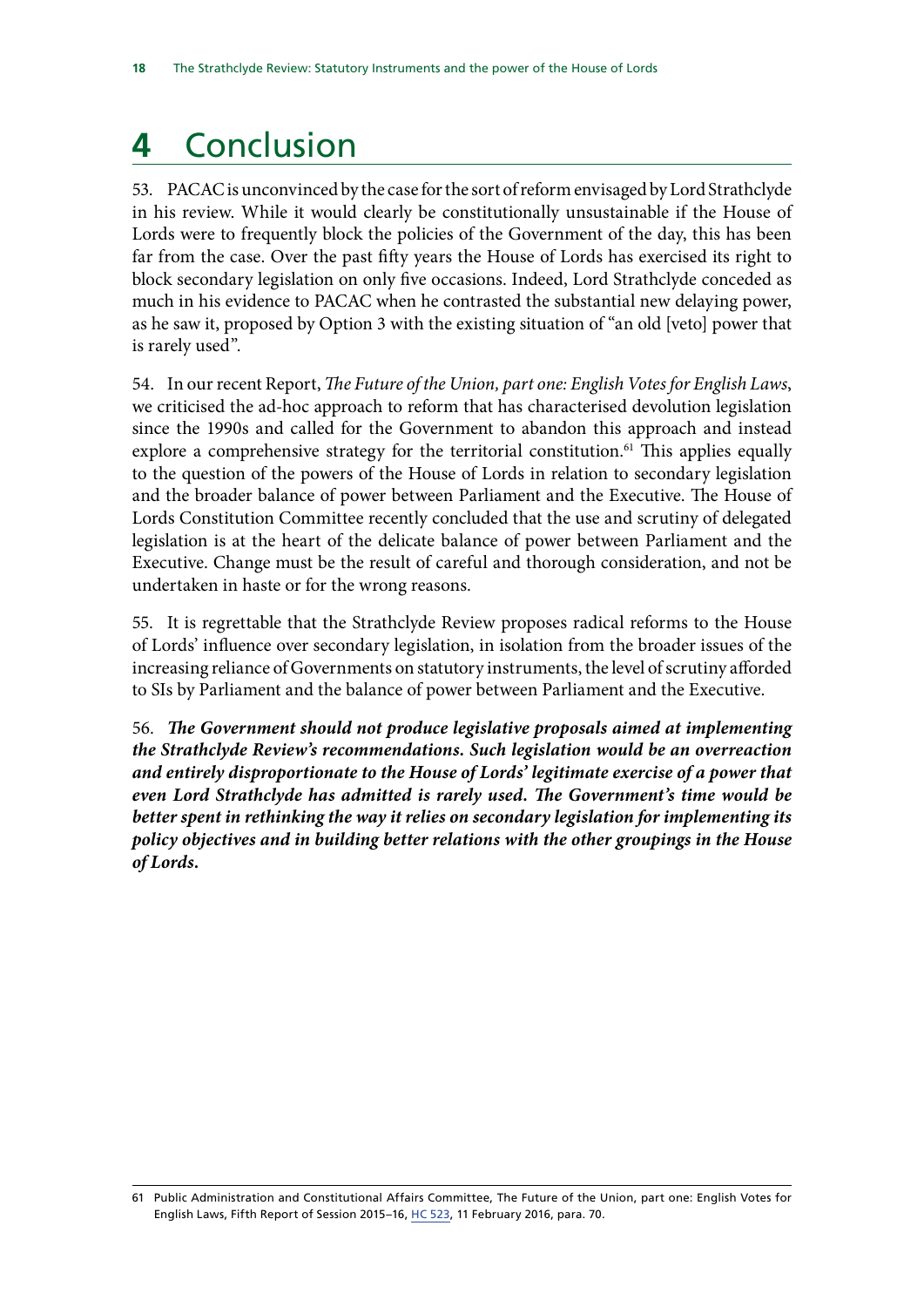## <span id="page-22-0"></span>Conclusions and recommendations

## Context: Statutory Instruments and the debate about the role of the House of Lords

- 1. Statutory Instruments represent an important and expanding aspect of how government obtains its legislation in the United Kingdom. The increasing volume of statutory instruments (SIs) makes it difficult for Parliament to scrutinise more than a small proportion effectively and rigorously. In this context, the House of Commons relies upon the particular attention paid to SIs by the House of Lords, in particular through the Secondary Legislation Scrutiny Committee and Delegated Powers and Regulatory Reform Committee. Whatever opinions are held on the merits of the present House of Lords, it should be commended for this vital scrutiny. (Paragraph 12)
- 2. There is no consensus as to whether there is a convention regulating the House of Lords ability to exercise its formal powers to block secondary legislation. For example, while the Wakeham Commission suggested that a convention had developed whereby the House of Lords did not defeat Statutory Instruments, the Joint Committee on Conventions in its 2006 report suggested that a convention had developed, which was "recognised by the opposition parties", whereby the House of Lords should not regularly reject Statutory Instruments, but that in exceptional circumstances it may be appropriate to do so. There is not universal agreement on what precise form this convention might take and this therefore indicates that no clear convention exists. Instead, it would appear more helpful to draw on the distinction between invariable and usual practice. While it is usual practice for the House of Lords not to withhold agreement to statutory instruments, it is not an invariable practice. Therefore, it cannot be satisfactorily be described as a convention that the House of Lords never rejects a statutory instrument. (Paragraph 24)
- 3. The House of Lords' votes on the tax credits regulations may have been political drama and an embarrassment for the Government, but they did not constitute a constitutional crisis. As Lord Strathclyde has acknowledged, the House of Lords was behaving well within the powers available to it on statutory instruments. The House of Lords did not vote in favour of the more provocative fatal motion tabled by Baroness Manzoor and instead voted for amendments that delayed consideration of the regulations. It was the Government which chose to proceed via secondary legislation, an area where the House of Lords retains a veto power, however rarely it is used. Government could have chosen to implement these changes through primary legislation where the House of Lords has no such veto power. (Paragraph 28)

### The Strathclyde Review

4. PACAC agrees with the conclusions of the House of Lords Constitution and Secondary Legislation Scrutiny Committees, and Professor Russell on Option 1.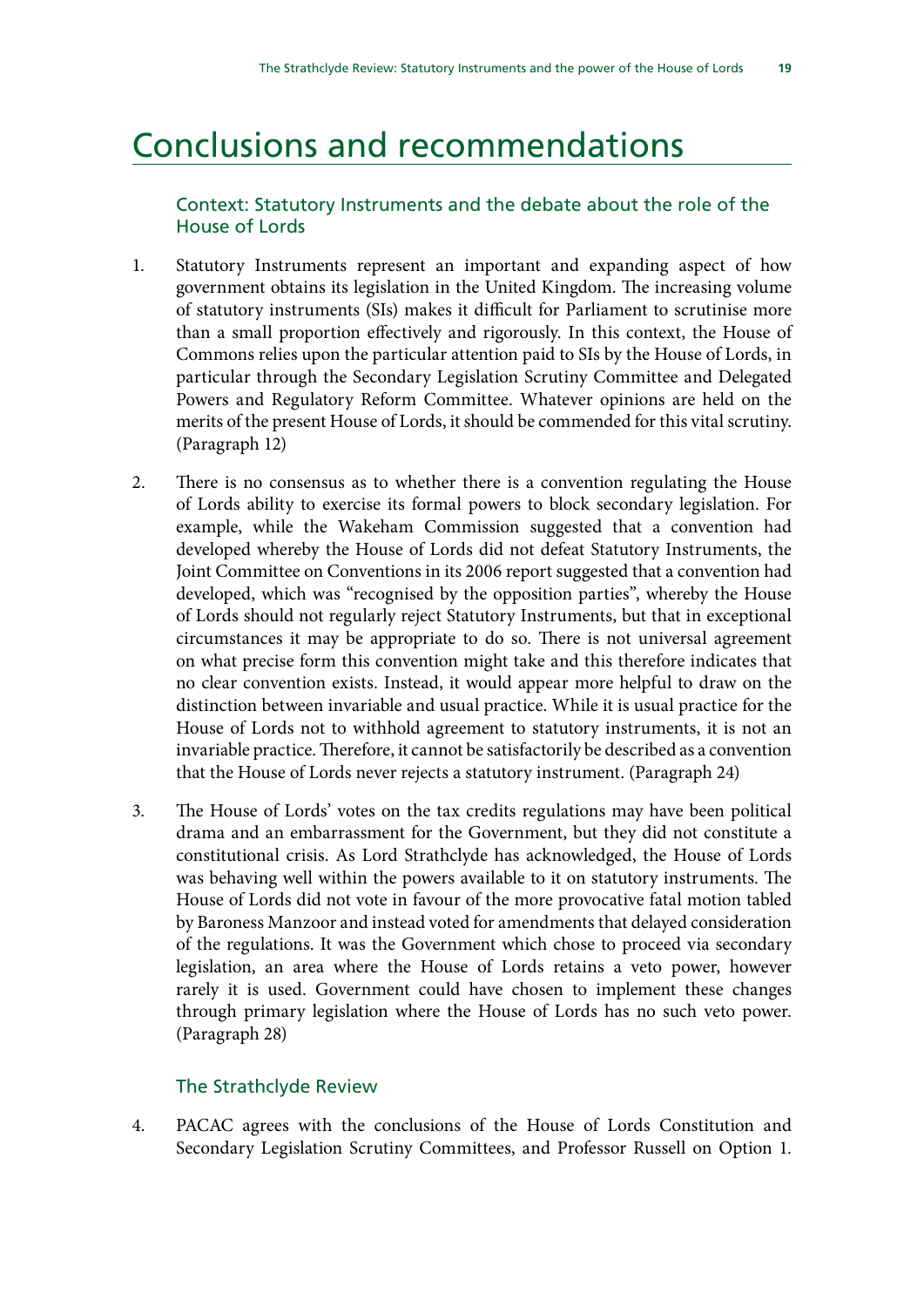Excluding the House of Lords from the SI process altogether would be an entirely disproportionate and retrograde development, to the detriment of Parliament as a whole and to the quality of legislation. (Paragraph 33)

- 5. Despite Lord Strathclyde's reservations about the likelihood of Option 2 leading to a cross-party settlement along the lines suggested by Professor Russell, that does not mean that such an agreement should not be attempted. As Professor Russell suggests, Option 2 could provide an attractive way forward offering cross-party agreement on how secondary legislation will be considered in the House of Lords and resolve the problems posed by the unsustainable, ever-expanding size of the second chamber. While concluding any such deal would undoubtedly include some difficult moments, it would avoid the vastly greater problems that would face any legislative attempt at reform. (Paragraph 38)
- 6. If the Government intends to carry forward any reform of the House of Lords' role in secondary legislation it should proceed on the lines of Option 2 and, as Professor Russell suggests, should include in negotiations the question of the size of the House of Lords and Prime Ministerial appointments to the second chamber. (Paragraph 38)
- 7. Lord Strathclyde's suggestion that Option 3 could offer a more readily usable and substantial new power for the House of Lords over statutory instruments, in place of its rarely used veto, makes this option seem attractive, but there would be significant consequences if this option were adopted. Without appropriate safeguards, Option 3 could see the House of Lord's influence and role in passing statutory instruments substantially diminished, allowing a Government with a Commons majority to override any Lords rejection of SIs and would incentivise the increased use of delegated legislation. This could also lead to the House of Lords routinely defeating SIs, as a relatively harmless political gesture, but one which would amount to a significant change in the relationship between the two Houses. PACAC agrees with Professor Russell that, were the Government to proceed with Option 3, any attempts to override a Lords rejection of a SI should trigger a full debate on the floor of the House of Commons. We still do not think that this would be sufficient safeguard. (Paragraph 48)
- 8. PACAC also agrees with the House of Lords Constitution Committee that there are a number of outstanding issues that would need to be addressed before Lord Strathclyde's Option 3 could or should be implemented. (Paragraph 49)
- 9. A blanket application of Option 3 to statutory instruments would be deeply undesirable, particularly in relation to the exercise of Henry VIII powers, whereby an Act makes provision to amend or repeal primary legislation using secondary legislation. We agree with Lord Judge, that these clauses, unless strictly incidental to primary legislation, represent a blow to Parliamentary sovereignty. If the Government is minded to proceed with Lord Strathclyde's recommendations, then it must guarantee that Option 3 would not apply to instruments which amend primary statute. (Paragraph 49)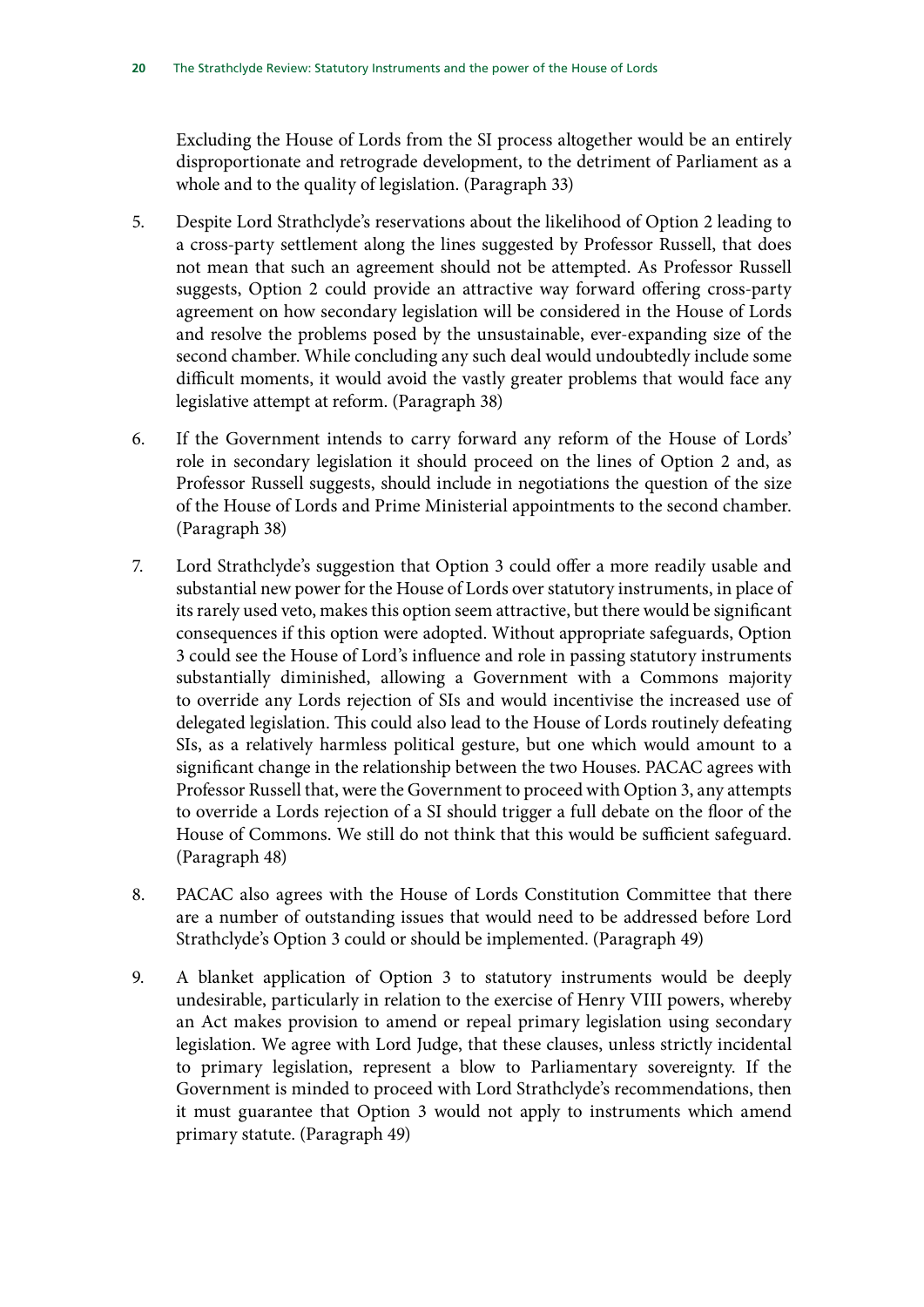- 10. The sheer size and scale of the use of statutory instruments makes scrutiny, particularly in the House of Commons, an incredibly difficult task and Parliament has relied heavily on the House of Lords for the expertise and skill it has cultivated in scrutinising SIs. Reform of the sort proposed by Option 3 could, without appropriate safeguards, serve as an incentive for the Government to pilot even more policy changes through secondary legislation. (Paragraph 50)
- 11. We therefore agree with the Houses of Lords Secondary Legislation Scrutiny Committee's suggestion that in the event Option 3 is pursued by the Government, any legislation introduced under this reform should first be published in draft and be subject to pre-legislative scrutiny. (Paragraph 50)
- 12. In his review, Lord Strathclyde recommended that the Government should take steps to ensure that Bills contain "an appropriate level of detail" with less of a reliance on SIs for their implementation. (Paragraph 51)
- 13. The Government must publish, before it presents any legislative proposals designed to implement the Strathclyde Review, the steps it will take to ensure that Option 3 is not abused. These steps must include a guarantee that future Bills proposing delegated powers not only contain an appropriate level of detail, but include only delegated powers that are sufficiently narrow in scope. (Paragraph 51)
- 14. In summary, there was in fact no constitutional crisis arising from the defeat of the Tax Credits measure. There is therefore no need for change in the procedure relating to statutory instruments, least of all for a change in legislation which could have consequences- such as an increased risk of judicial intervention in the relations between both Houses of Parliament. We think the issue of the excessive size and unbalanced composition of the House of Lords is the more pressing issue, and it is wrong to consider the powers and functions of the House of Lords in isolation, on the basis of one wholly exceptional and highly political event. PACAC will hold an inquiry into the size and composition of the House of Lords later in this Parliament. (Paragraph 52)

## Conclusion

15. The Government should not produce legislative proposals aimed at implementing the Strathclyde Review's recommendations. Such legislation would be an overreaction and entirely disproportionate to the House of Lords' legitimate exercise of a power that even Lord Strathclyde has admitted is rarely used. The Government's time would be better spent in rethinking the way it relies on secondary legislation for implementing its policy objectives and in building better relations with the other groupings in the House of Lords. (Paragraph 56)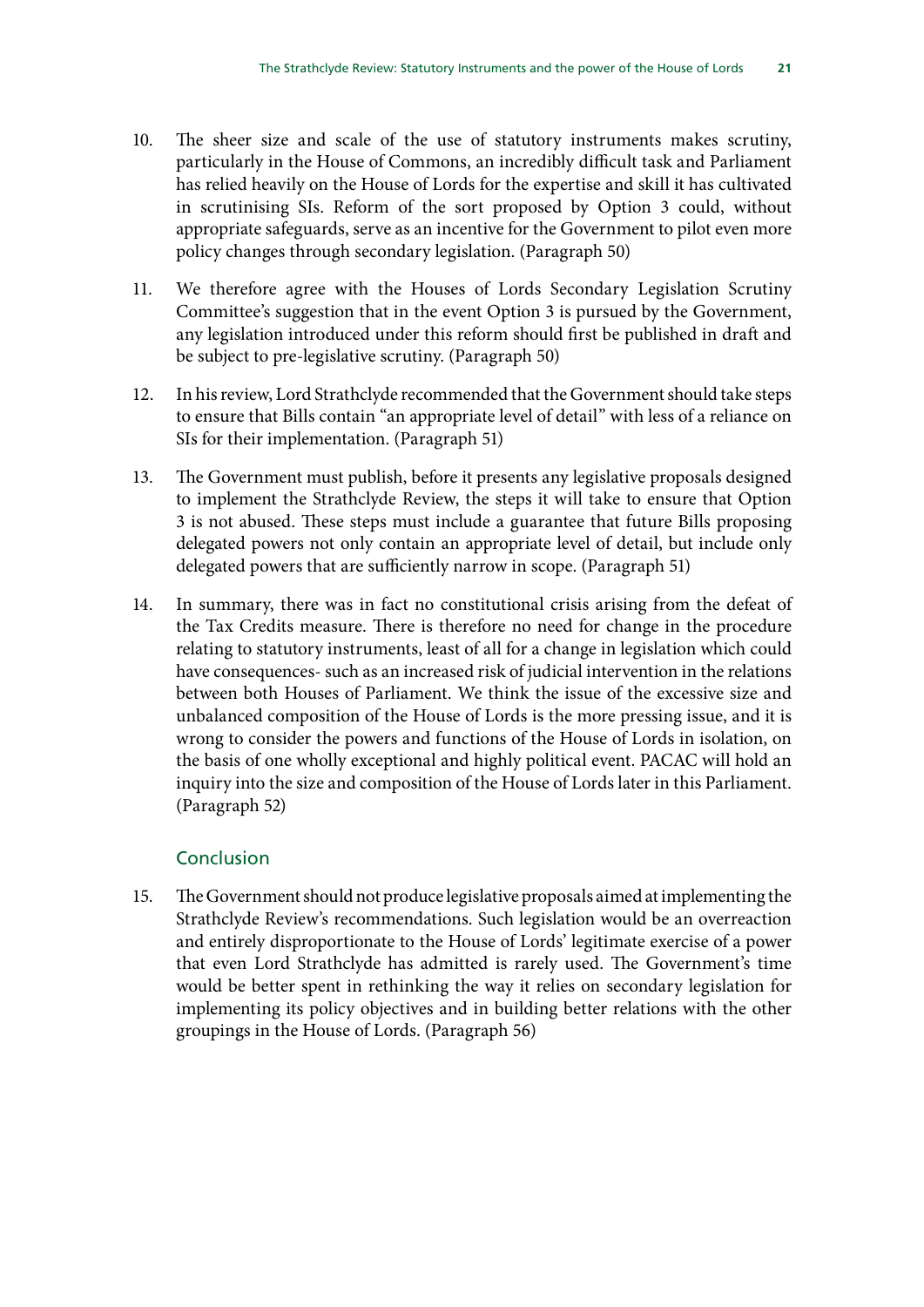# <span id="page-25-0"></span>Formal Minutes

### **Tuesday 10 May 2016**

Members present:

Bernard Jenkin, in the Chair

| Oliver Dowden     | Mr David Jones   |
|-------------------|------------------|
| Mr Paul Flynn     | Gerald Jones     |
| Mrs Cheryl Gillan | Tom Tugendhat    |
| Kate Hoey         | Mr Andrew Turner |
| Kelvin Hopkins    |                  |

Draft Report (*The Strathclyde Review: Statutory Instruments and the power of the House of Lords*), proposed by the Chair, brought up and read.

*Ordered*, That the draft Report be read a second time, paragraph by paragraph.

Paragraphs 1 to 56 read and agreed to.

*Resolved*, That the Report be the Eighth Report of the Committee to the House.

*Ordered*, That the Chair make the Report to the House.

*Ordered*, That embargoed copies of the Report be made available, in accordance with the provisions of Standing Order No. 134.

[Adjourned till Tuesday 24 May at 9.15am.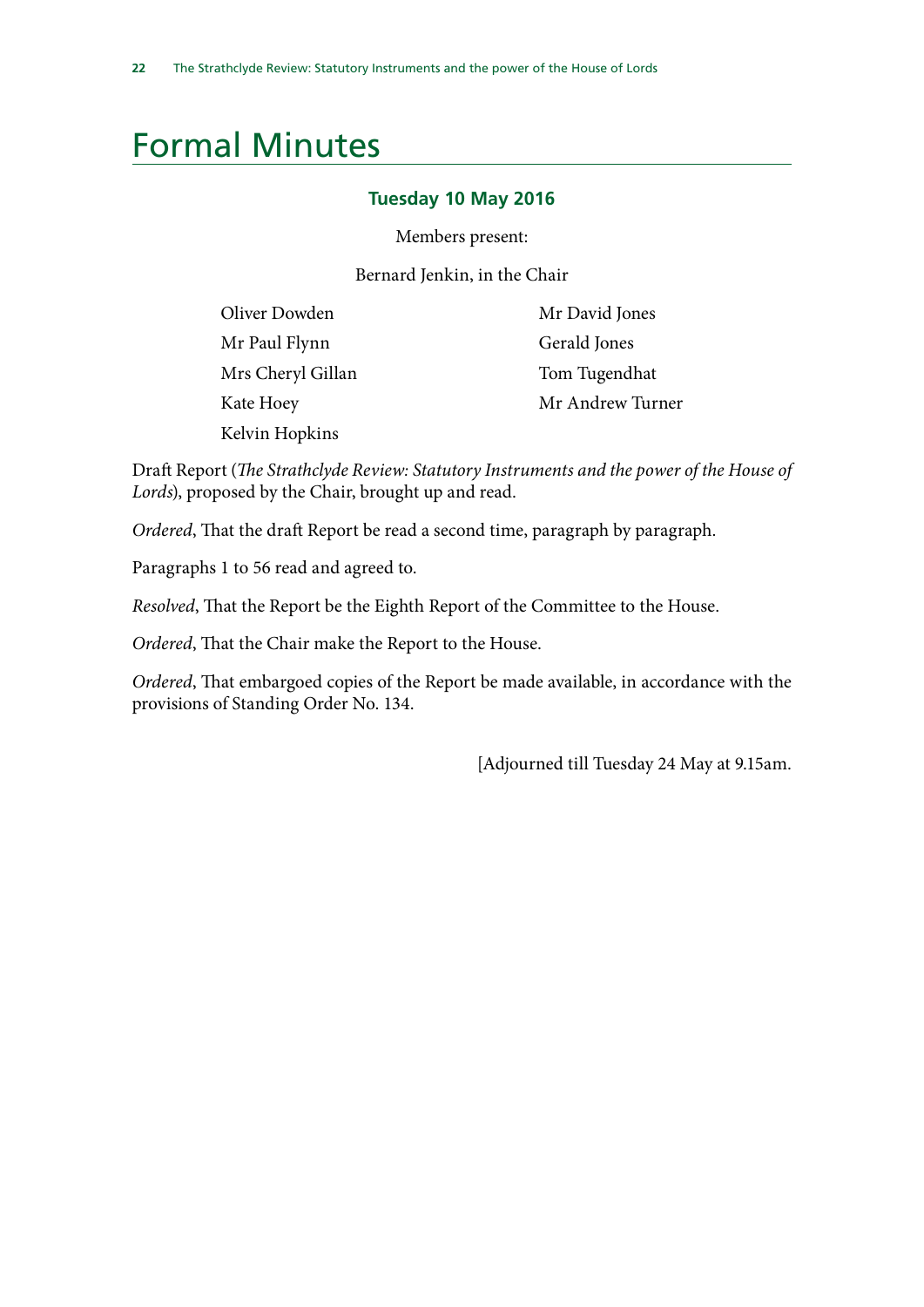## <span id="page-26-0"></span>**Witnesses**

The following witnesses gave evidence. Transcripts can be viewed on the [inquiry publications](http://www.parliament.uk/business/committees/committees-a-z/commons-select/public-administration-and-constitutional-affairs-committee/inquiries/parliament-2015/inquiry1/publications/) [page](http://www.parliament.uk/business/committees/committees-a-z/commons-select/public-administration-and-constitutional-affairs-committee/inquiries/parliament-2015/inquiry1/publications/) of the Committee's website.

### **Tuesday 19 January 2016** *Question number*

**Professor Meg Russell, Director, Constitution Unit, University College London** Q1-66 **Lord Strathclyde COVID-110**